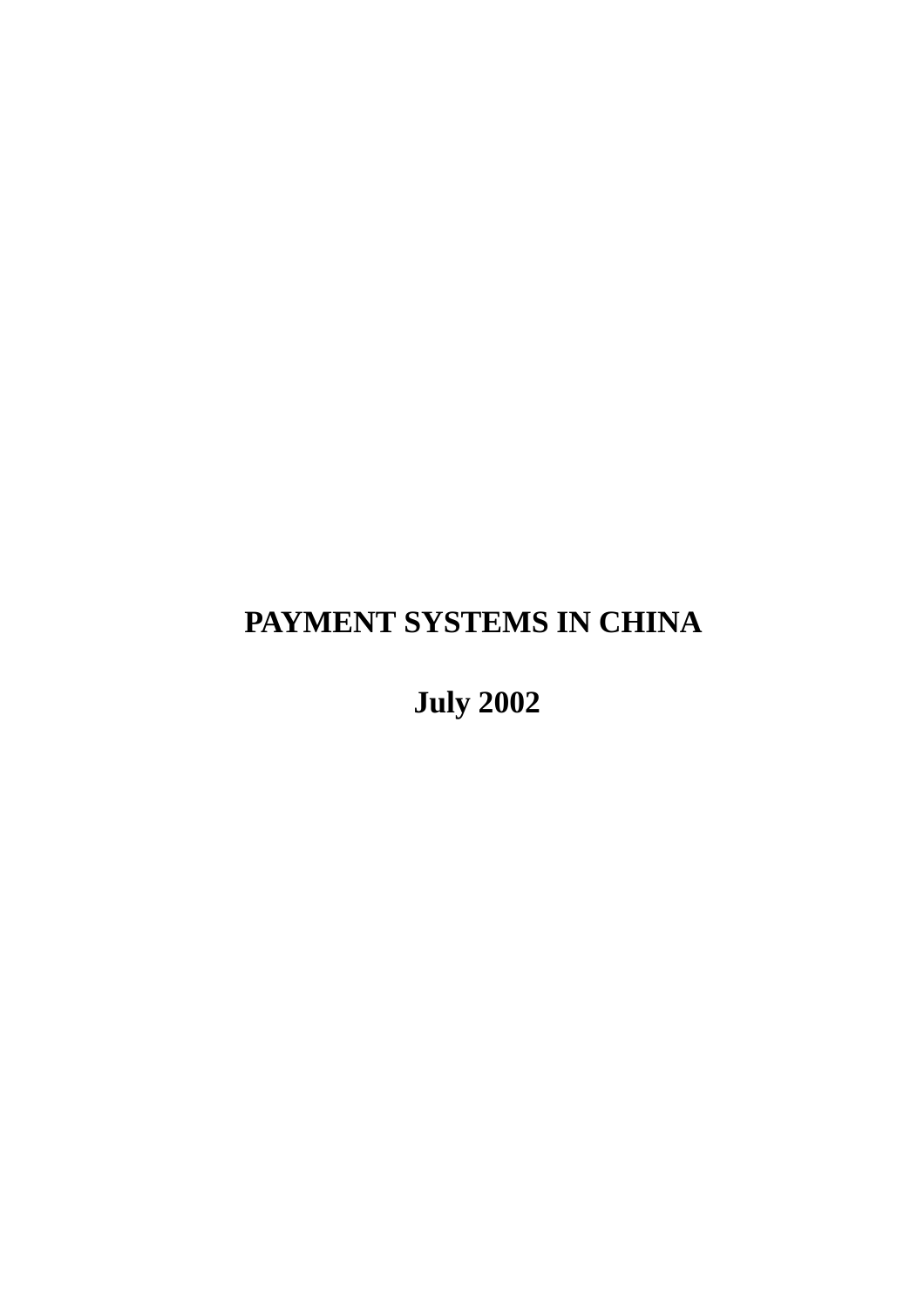*China*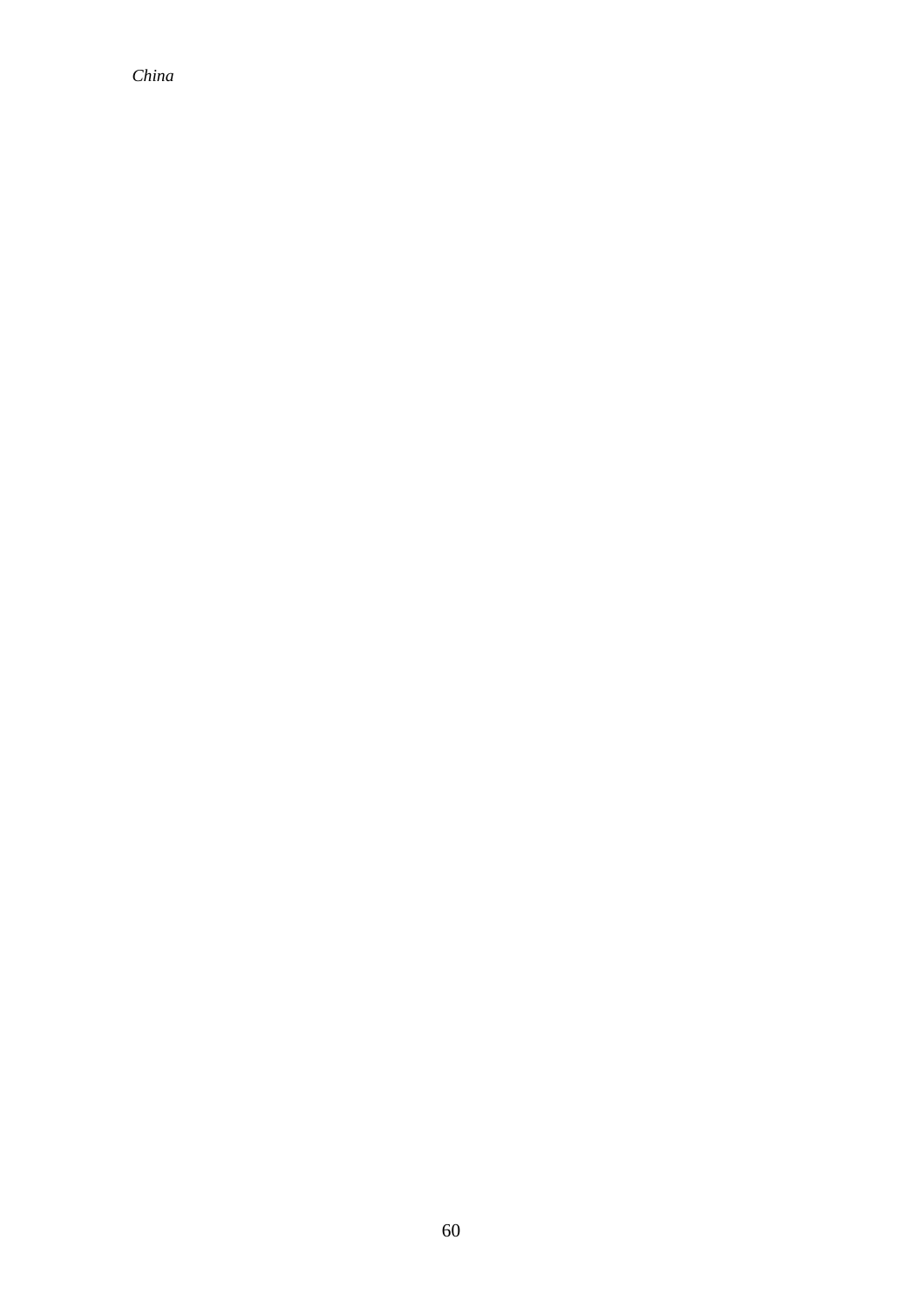### **CONTENTS**

| $1_{-}$ |  |
|---------|--|
| 1.1.    |  |
| 1.1.1.  |  |
| 1.1.2.  |  |
|         |  |
| 1.2.1.  |  |
| 1.2.2.  |  |
|         |  |
| 1.3.1.  |  |
| 1.3.2.  |  |
| 1.3.3.  |  |
| 1.4.    |  |
| 2.      |  |
| 2.1     |  |
| 2.2     |  |
| 2.2.1   |  |
| 2.2.2   |  |
| 2.2.3   |  |
| 2.2.4   |  |
| 2.2.5   |  |
| 2.2.6   |  |
| 2.2.7   |  |
| 2.2.8   |  |
| 2.2.9   |  |
|         |  |
| 3.      |  |
| 3.1     |  |
| 3.1.1   |  |
| 3.1.2   |  |
| 3.1.3   |  |
| 3.1.4   |  |
| 3.1.5   |  |
| 3.1.6   |  |
| 3.1.7   |  |
| 3.1.8   |  |
| 3.1.9   |  |
| 3.2     |  |
| 3.2.1   |  |
| 3.2.2   |  |
| 3.2.3   |  |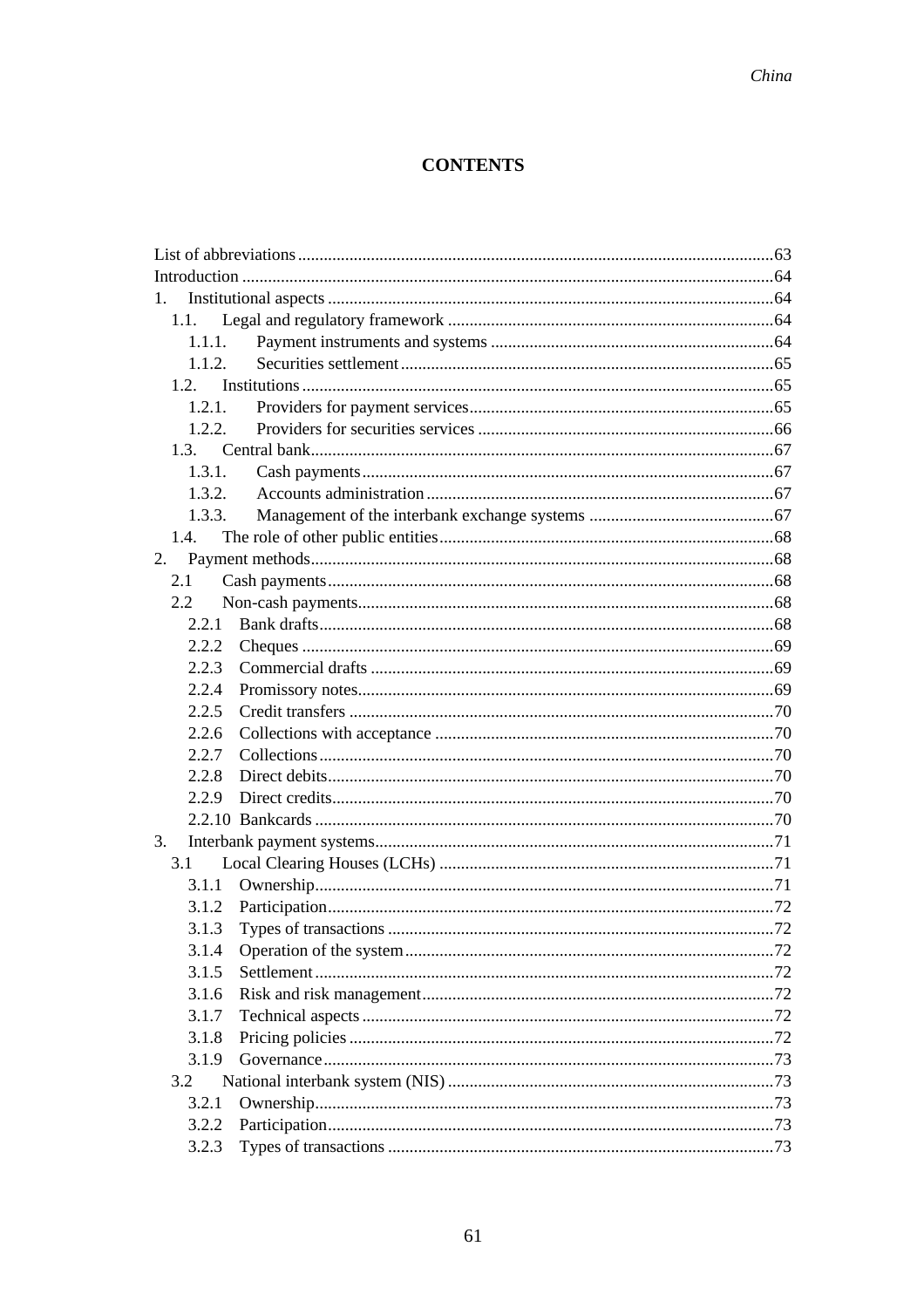| 3.2.4   |  |
|---------|--|
| 3.2.5   |  |
| 3.2.6   |  |
| 3.2.7   |  |
| 3.2.8   |  |
| 3.2.9   |  |
| $3.3 -$ |  |
| 3.3.1   |  |
| 3.3.2   |  |
| 3.3.3   |  |
| 3.3.4   |  |
| 3.3.5   |  |
| 3.3.6   |  |
| 3.3.7   |  |
| 3.3.8   |  |
| 3.3.9   |  |
| 3.4     |  |
| 3.4.1   |  |
| 3.4.2   |  |
| 3.4.3   |  |
| 3.4.4   |  |
| 3.4.5   |  |
| 3.4.6   |  |
| 3.4.7   |  |
| 3.4.8   |  |
| 3.4.9   |  |
| 4.      |  |
| 4.1     |  |
| 4.1.1   |  |
| 4.1.2   |  |
| 4.1.3   |  |
| 4.2     |  |
| 4.2.1   |  |
| 4.2.2   |  |
| 4.2.3   |  |
| 4.3     |  |
| 4.3.1   |  |
| 5.      |  |
| 5.1     |  |
| 5.2     |  |
| 5.3     |  |
| 5.4     |  |
| 5.5     |  |
|         |  |
|         |  |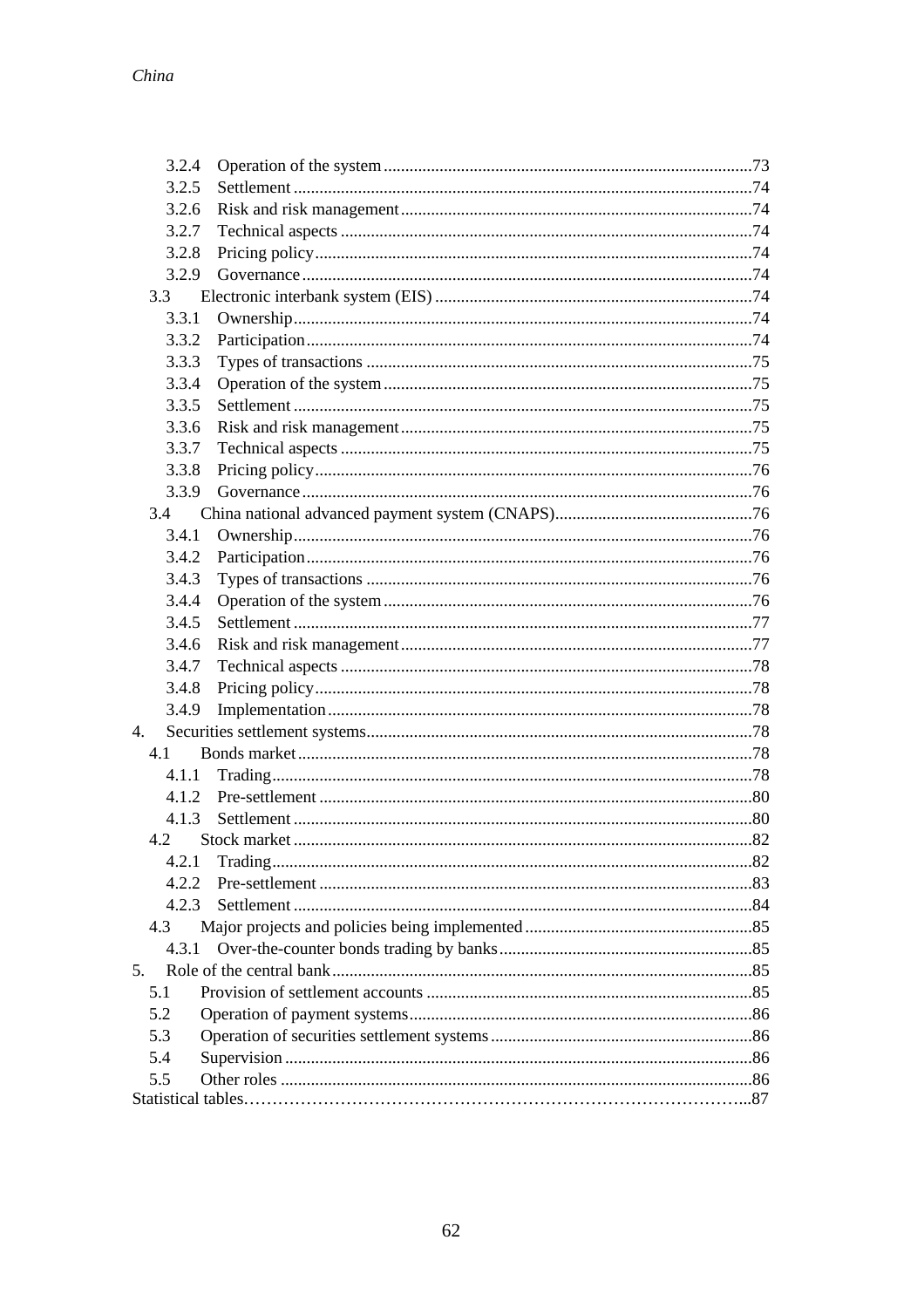### **List of abbreviations**

| <b>ATM</b>   | <b>Automated Teller Machine</b>                                       |
|--------------|-----------------------------------------------------------------------|
| <b>CCPC</b>  | <b>City Clearing Processing Center</b>                                |
| <b>CDC</b>   | Central Government Bonds Depository and Clearing Corporations Limited |
| <b>CNAPS</b> | China National Advanced Payment System                                |
| <b>CSRC</b>  | China Securities Regulatory Commission                                |
| <b>DVP</b>   | Delivery versus Payment                                               |
| <b>LCH</b>   | <b>Local Clearing House</b>                                           |
| <b>EIS</b>   | Electronic Interbank System                                           |
| <b>MOF</b>   | Ministry of Finance                                                   |
| <b>NII</b>   | National Interbank Institution                                        |
| <b>NIS</b>   | National Interbank System                                             |
| <b>OTC</b>   | Over-the-Counter                                                      |
| <b>PBC</b>   | People's Bank of China                                                |
| SD&C         | China Securities Depository and Clearing Corporations Limited         |
| <b>STP</b>   | <b>Straight-Through Processing</b>                                    |
| <b>SWIFT</b> | Society for Worldwide Interbank Financial Telecommunication           |
|              |                                                                       |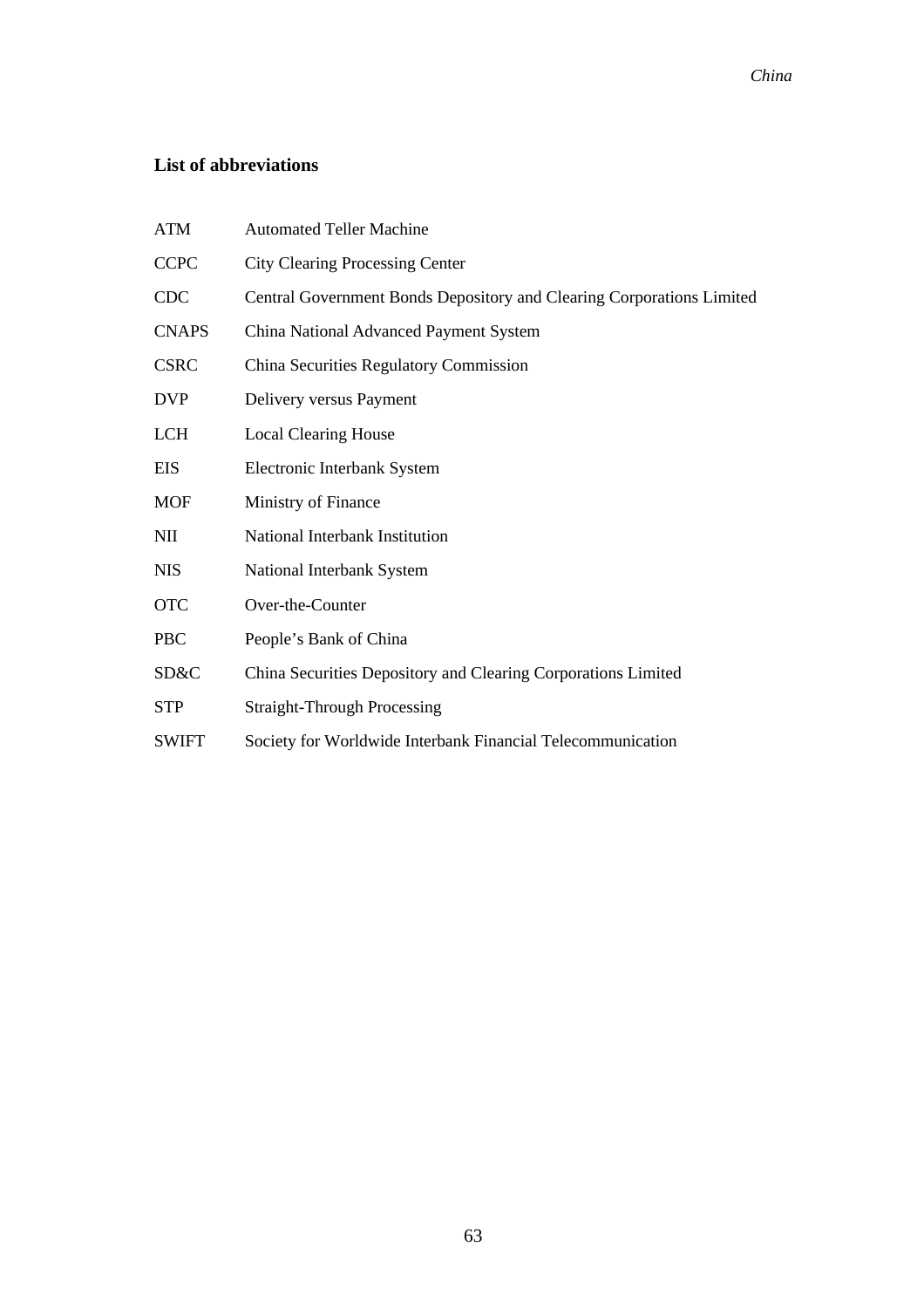### **Introduction**

In order to meet objective requirements of China economic and financial developments, the People's Bank of China (PBC) has been ameliorating different payment methods, perfecting relevant payment regulations and standardizing non-cash payment instruments among which bills are principal part. The PBC has also been actively promoting the development of electronic payments and standardizing local clearing houses, to support the developments of China's securities market and FX market.

China's securities market has made major progress in the past few years. By strengthening relevant regulations and rules, China has been continuously standardizing the trading behavior of participants in the securities market and improving the financing channel of security companies. China has allowed all qualified security companies and fund management companies to participate in the national interbank market, in order to combine the capital market and the money market step by step.

#### **1. Institutional aspects**

#### **1.1 Legal and regulatory framework**

The *Law of the People's Republic of China on the People's Bank of China,* promulgated in year 1995, stipulates that PBC's responsibilities in payment systems are to "maintain the smooth operation of payment and settlement systems". According to the law, the PBC is responsible for formulating regulations related to payment clearing and settlement, as well as for providing interbank settlement services. The *Law of the People's Republic of China on Commercial Banks,* issued in the same year, requires commercial banks to provide payment and settlement services for their customers on a timely basis, and to be subject to supervision and regulation from the PBC.

The *Securities Law of the People's Republic of China*, published in year 1998, lays down some detailed requirements concerning security issue, trading behavior and protection for investor's interests. It also clarifies the rights and obligations of stock exchanges, security companies and securities registration and settlement institutions, and so on.

#### *1.1.1 Payment instruments and systems*

The *Bills Law of the People's Republic of China,* promulgated in year 1995, regulates the issue, endorsement, acceptance, guaranty, payment and right of recourse concerning bill of exchange, promissory note and cheque. It also defines the rights, obligations and legal responsibilities of different parties involved in bill transactions.

The *Regulations of the People's Republic of China Governing the Renminbi*, published in year 2000, regulates the design, printing, issuance, circulation and withdrawal of the RMB. The *Provisional Regulations on Cash Management,* issued in year 1988, must be followed by enterprises, for cash on hand and range of its use.

Besides the laws and regulations that must be followed nationwide, there are also some regulations for governing special entities and business. The *Provisions on Funds Transfer of the Postal Remittance*, set in year 1993, defines the opening and usage of accounts held in banks and the PBC, and the receiving and cashing of remittance. The *Provisions on Bankcard Business Management*, published in year 1999, clarifies the approval, interest calculation and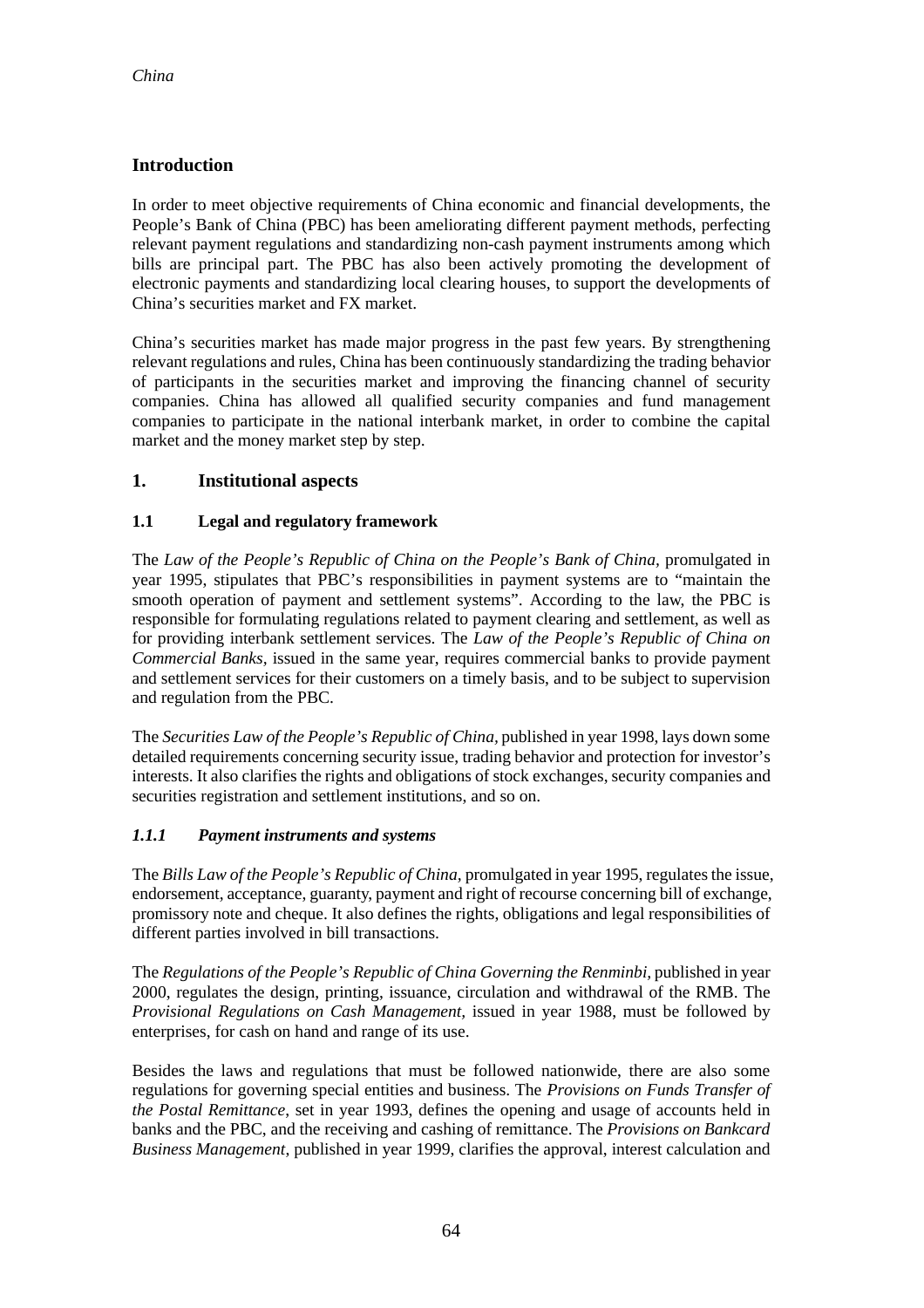fee standards, accounts and transactions, risk and legal responsibilities relating to bankcards.

#### *1.1.2 Securities settlement*

The People's Bank of China and the China Securities Regulatory Commission (CSRC) are responsible for monitoring the interbank bonds market and the securities market respectively, according to their different administrative domain. The Ministry of Finance (MOF) is also accountable for management of the primary and secondary government bonds market.

Set by the PBC, the *Regulations on Trading in the Interbank Bonds Market* define participants' qualification, types of transactions, custody and settlement for the interbank bonds market. The *Temporary Provisions on Management of the Government Bonds Custody,* laid down by the MOF, aims at protecting the legal rights of investors and standardizing the custody behavior for government bonds.

The *Provisions on Management of the Customer's Trading Deposits,* issued by the CSRC, intends to monitor commercial banks involving in management of customer's deposits and security registrars to provide real time fund transfers for securities trading.

#### **1.2 Institutions**

#### *1.2.1 Providers for payment services*

In China, financial institutions providing payment services are state-owned commercial banks, share-holding commercial banks, urban commercial banks, urban credit cooperatives, rural credit cooperatives and foreign banks.

#### *1.2.1.1 Commercial banks*

According to the *Law of the People's Republic of China on Commercial Banks* and the *Company Law of the People's Republic of China*, commercial banks are legal entities that can take public deposits, provide loans and payment services for their clients.

State-owned and some share-holding commercial banks may provide comprehensive payment services to their customers. These banks have already set up their own nationwide electronic funds transfer systems, and about 75% of non-local payments are settled by these systems. For urban commercial banks, they provide not only payment services within a city, but also nonlocal services by their correspondent banks. By the end of year 2000, 33 foreign banks have started to provide RMB payment services.

#### *1.2.1.2 Credit cooperatives*

China's credit cooperatives include both urban and rural ones. In general, there is no competition between urban and rural credit cooperatives, since they operate in different restricted areas. The PBC is responsible for providing assistance to these credit cooperatives in management, technology and financial areas, as well as supervising them to play a proper role.

#### *1.2.1.3 Other service providers*

Some institutions not defined in the *Law on Commercial Banks* may also engage in some banking business and provide relevant payment services.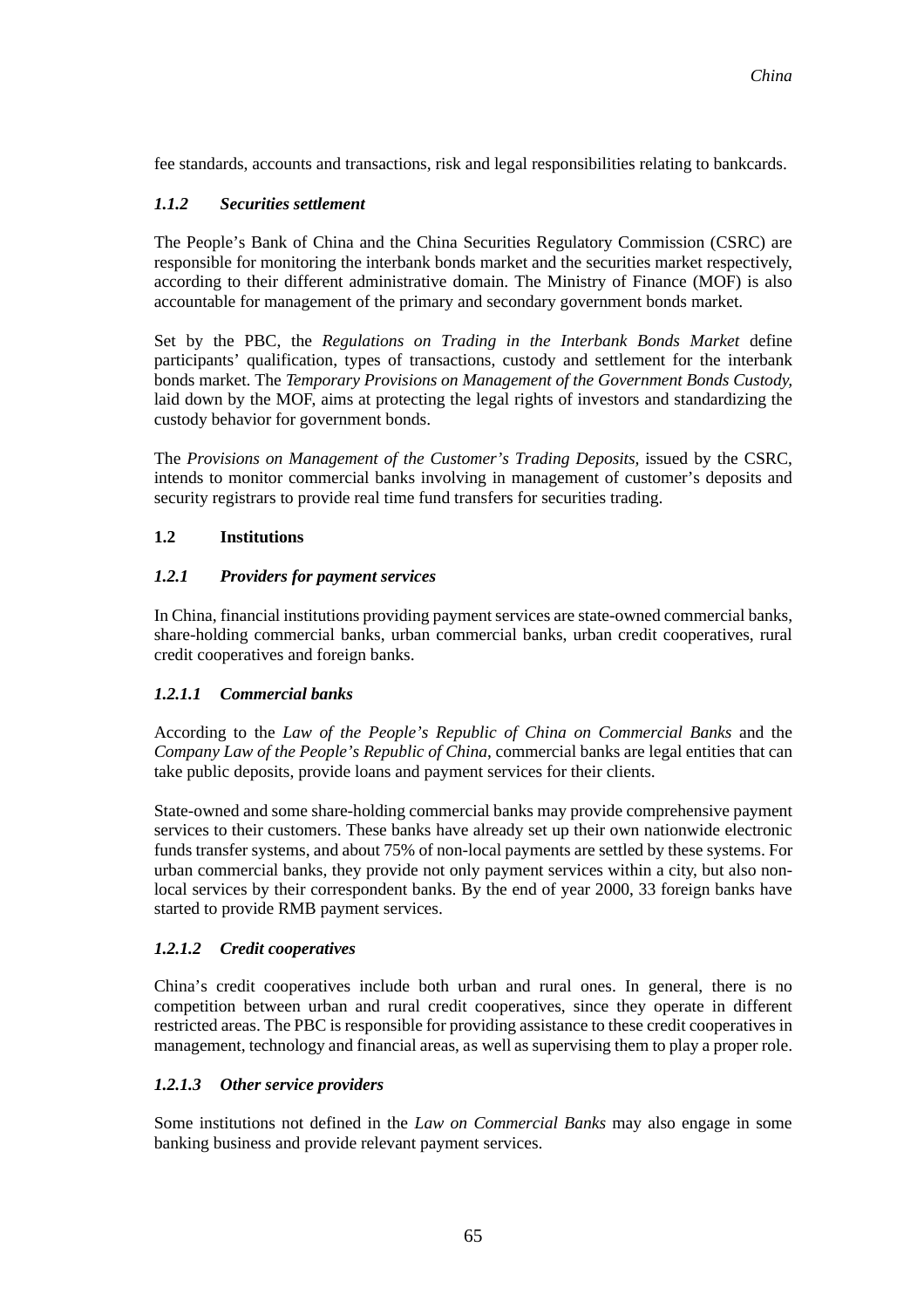#### *(a) Post offices*

According to the relevant regulations, post offices may provide remittance services to enterprises and residents. As post offices increase and improve services, their role in retail payment services will become more and more important.

#### *(b) China unionpay*

China unionpay is jointly set up by banks, post offices and credit cooperatives, and so on. It is a self-disciplined bankcard organization conducting domestic bankcard business, and providing information exchange services to its members via a nationwide bankcard network.

#### *1.2.2 Providers for securities services*

Securities service providers include securities registration and settlement institutions, securities trading institutions and other securities business-related institutions.

#### *1.2.2.1 Securities registration and settlement institutions*

These are institutions that provide centralized registration and settlement services for securities. There are two such companies, namely central government bonds depository and clearing corporations limited (CDC), and China securities depository and clearing corporations limited (SD&C).

#### *(a) Central government bonds depository and clearing corporations limited (CDC)*

CDC is a state-owned financial institution set up in 1996. This company is the ultimate custodian of all types of government bonds that have been issued so far (excluding convertible bonds). It operates and manages a bonds business system, which comprises 3 sub-systems: central bonds book-entry system, PBC bonds issue system and PBC open market operation system. In addition to providing bonds registration and settlement services, it offers technical supports for issues of government bonds and financial bonds, etc., as well

#### *(b) China securities depository and clearing corporations limited (SD&C)*

SD&C was jointly established by Shanghai and Shenzhen stock exchanges in March 2001. It is not only the ultimate custodian of all stocks, trusted funds and convertible bonds listed in stock exchanges, but also a sub-custodian of other listed bonds. It is under the administration of the CSRC. It has two subsidiaries, one located in Shanghai and the other in Shenzhen.

#### *1.2.2.2 Securities trading institutions*

These can be classified as stock exchanges and national interbank lending center.

#### *(a) Stock exchanges*

There are two stock exchanges in China, namely Shanghai and Shenzhen stock exchanges. They provide trading places for listed stocks, close-end funds, government bonds and other securities, and engage in related trading management and services. They are directly supervised by the CSRC.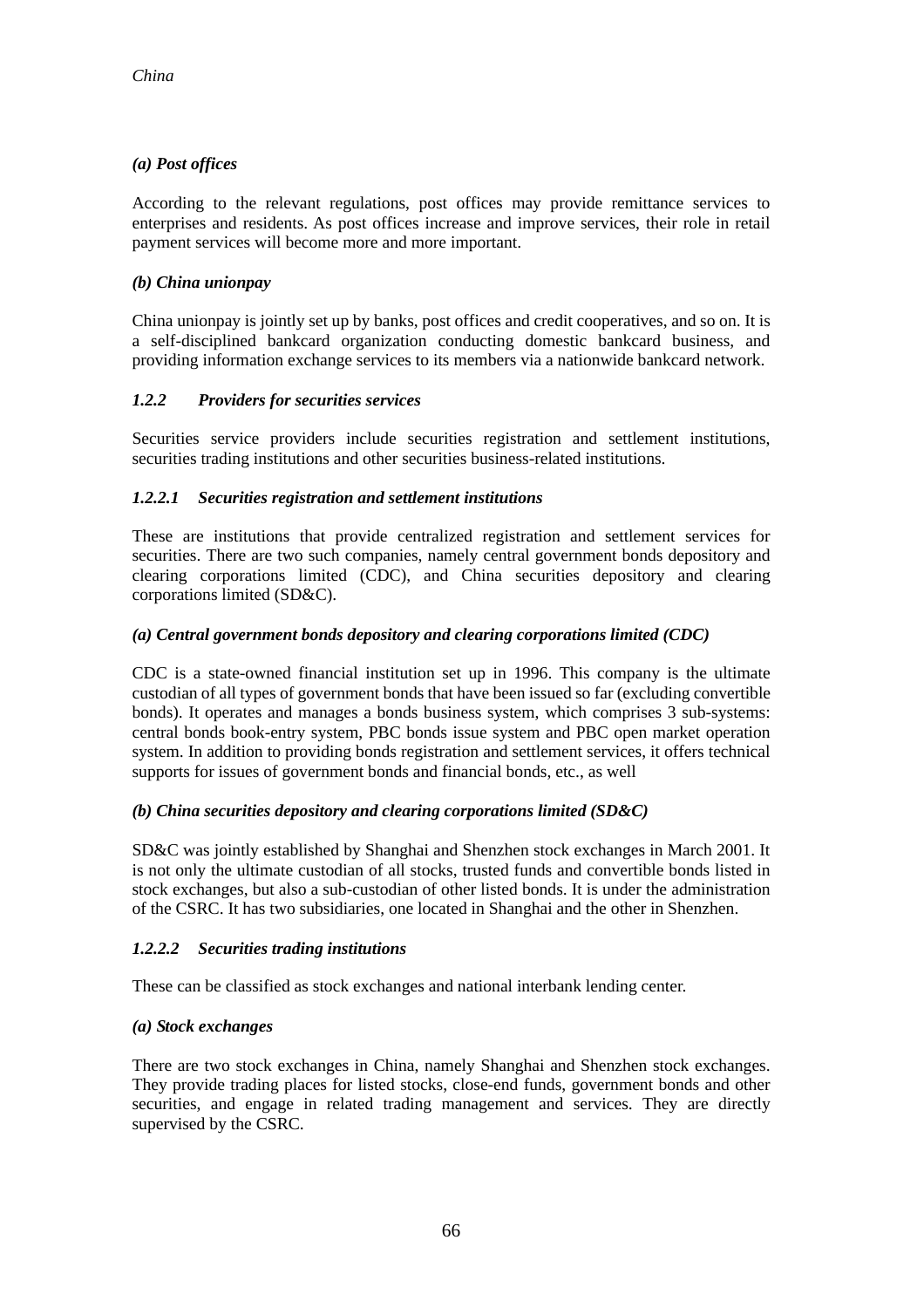#### *(b) National interbank lending center*

This center is a government-sponsored institution directly led by the PBC. It organizes and manages interbank FX transactions and interbank lending business, and provides information services for central competitive pricing of interbank bonds.

#### *1.2.2.3 Securities business-related institutions*

These include securities companies and other financial institutions doing securities business.

There are two types of securities companies-comprehensive and brokerage. Comprehensive companies may engage in securities brokerage, self-supporting and underwriting business. Brokerages may only act as brokers. Both types of companies are engaged mostly in securities trading in the stocks market, with some over-the-counter (OTC) business.

Other financial institutions which can do securities business include commercial banks, insurance companies, securities investment funds, financing companies, leasing companies, foreign bank branches, rural credit unions and urban credit cooperatives. All institutions may engage in the trading of government bonds and financial bonds on their own accounts. The institutions, whose qualifications are approved by the PBC, may act as settlement agents for bond transactions. Some commercial banks, also approved by the PBC, may sell and make payments for paper-based government bonds and book-entry bonds, act as agent for issuing open-end funds, and provide services of underwriting and redemption. All of them, except for deposit-taking institutions, can participate in the corporate bonds market.

#### **1.3 Central bank**

Based on the law, the PBC can provide services such as cash payments, accounts administration, and clearing and settlement services by organizing and operating interbank payment systems and local clearing houses.

#### *1.3.1 Cash payments*

The PBC has the sole right to issue the RMB. Besides designing and printing bank notes, the PBC is also responsible for identifying counterfeit notes and destroying notes that have problems. The PBC also issues and withdraws the RMB by its network of 2,190 branches, in order to meet the requirements of the public in both quality and quantity terms.

#### *1.3.2 Accounts administration*

Required reserve accounts held by financial institutions may be used for their interbank payments and settlement. There are nearly 20,000 settlement accounts with the PBC, including those opened by treasuries of all levels.

Based on the *Regulations on Bank Accounts Management* formulated in 1994, the PBC supervises the opening and purpose of bank accounts held by enterprises.

#### *1.3.3 Management of the interbank exchange systems*

The PBC administers 2,334 local clearing houses, national interbank system (NIS), and electronic interbank system (EIS). Currently, the PBC is speeding up the set-up of China national advanced payment system (CNAPS) which will gradually replace NIS and EIS.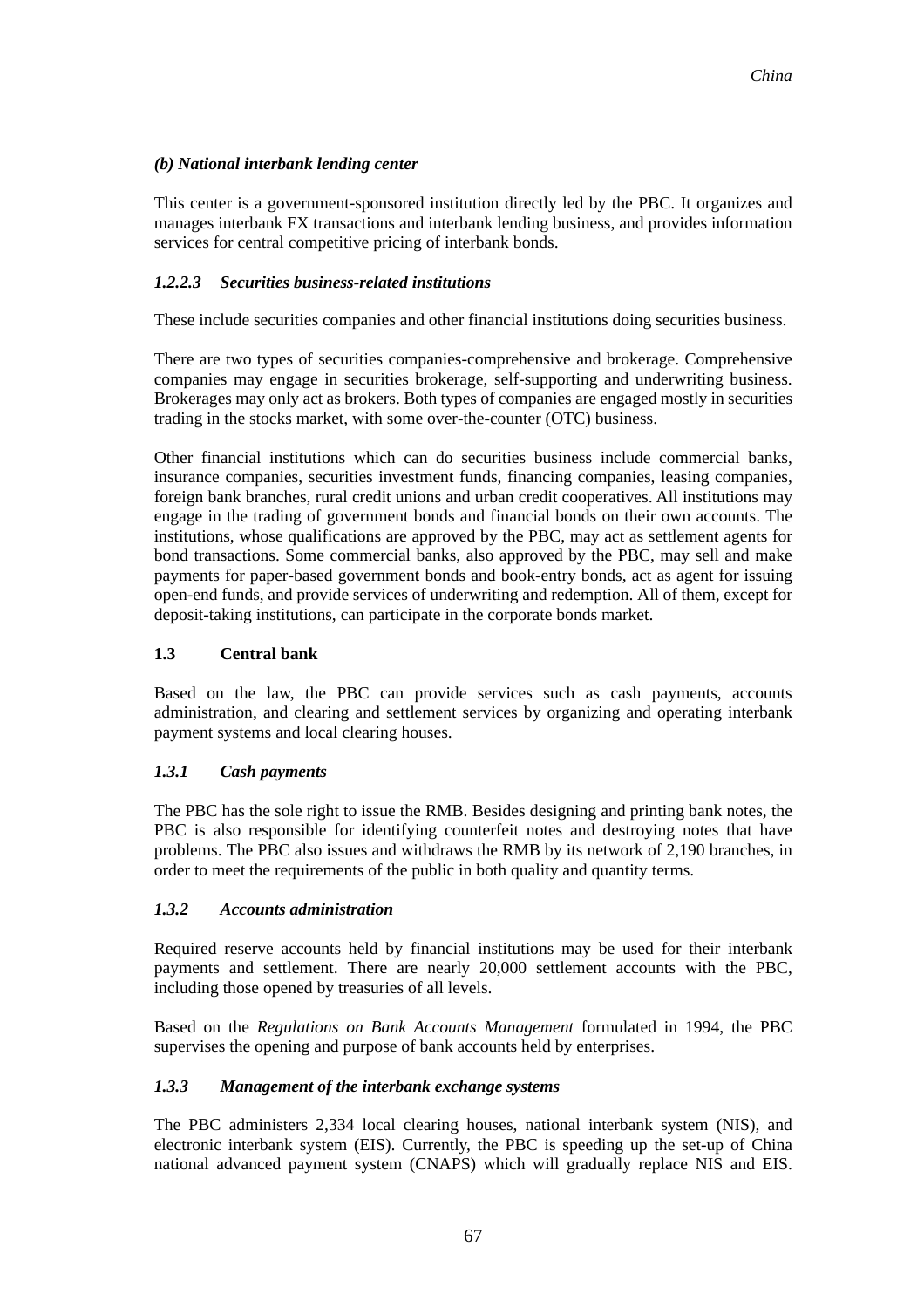Meanwhile, the PBC is formulating unified regulations to govern the local clearing houses.

#### **1.4 The role of other public entities**

China financial science and technology committee as well as China financial standardization committee are also engaged in the research work on payment systems. Their research mainly focuses on technical aspects and standardization. They work through a number of working groups, studying issues related to the banking business, such as defining bankcard standards and technical specifications, with an aim to promote the standardization of banking process. Both of the committees are chaired by the PBC.

### **2. Payment methods**

#### **2.1 Cash payments**

Cash refers to RMB bank notes and coins issued by the PBC. By the year-end 2000, cash in circulation was CNY 1,462.6 billion (USD 176.7 billion). Presently, there are 13 denominations of bank notes in circulation (1, 2, 5, 10, 20, 50 fen, 1, 2, 5, 10, 20, 50, 100 yuan), and 6 types of coins (1, 2, 5, 10, 50 fen and 1 yuan). In addition, the PBC also issues certain amount of commemorative bank notes or coins for significant events.

Cash is mostly owned by domestic residents and enterprises, with only very little abroad. In terms of transaction volume, cash payments usually take place in the face-to-face transactions. In terms of transaction value, deposit withdrawal, consumption payment, and purchase of agriculture product represent quite a high percentage.

Customers can withdraw cash in three ways: from commercial banks by bankbook; from banks or 33,000 ATMs by bankcards; by cash cheques.

#### **2.2 Non-cash payments**

Customers have the rights to use payment instruments approved by the PBC. In year 1988, the PBC conducted a reform on payment methods and formulated a new set of regulations, abolishing some instruments no longer suitable for China economic and financial developments, to call for using bills as major instruments. Therefore, bills have become the most widely used instruments in the past few years, where they represent approximately 70% of non-cash payment instruments, while bank drafts and cheques are the most commonly used. Moreover, some traditional instruments such as credit transfers, collections, and collections with acceptance are also being used.

#### *2.2.1 Bank drafts*

Banks issue bank drafts after customers have deposited their money. A draft can be used for non-local fund transfers or encashment. Enterprises, small businessmen and residents prefer it since it's rather convenient for non-local purchase. It can likewise be negotiated to others by endorsement. It's estimated that in year 2000, transaction volume of issued drafts amounts to 40% of that of non-local payments.

Bank drafts are issued in the form of paper vouchers. After cashing a draft, the related fund transfer between an issuing bank and a paying bank is processed by their intrabank electronic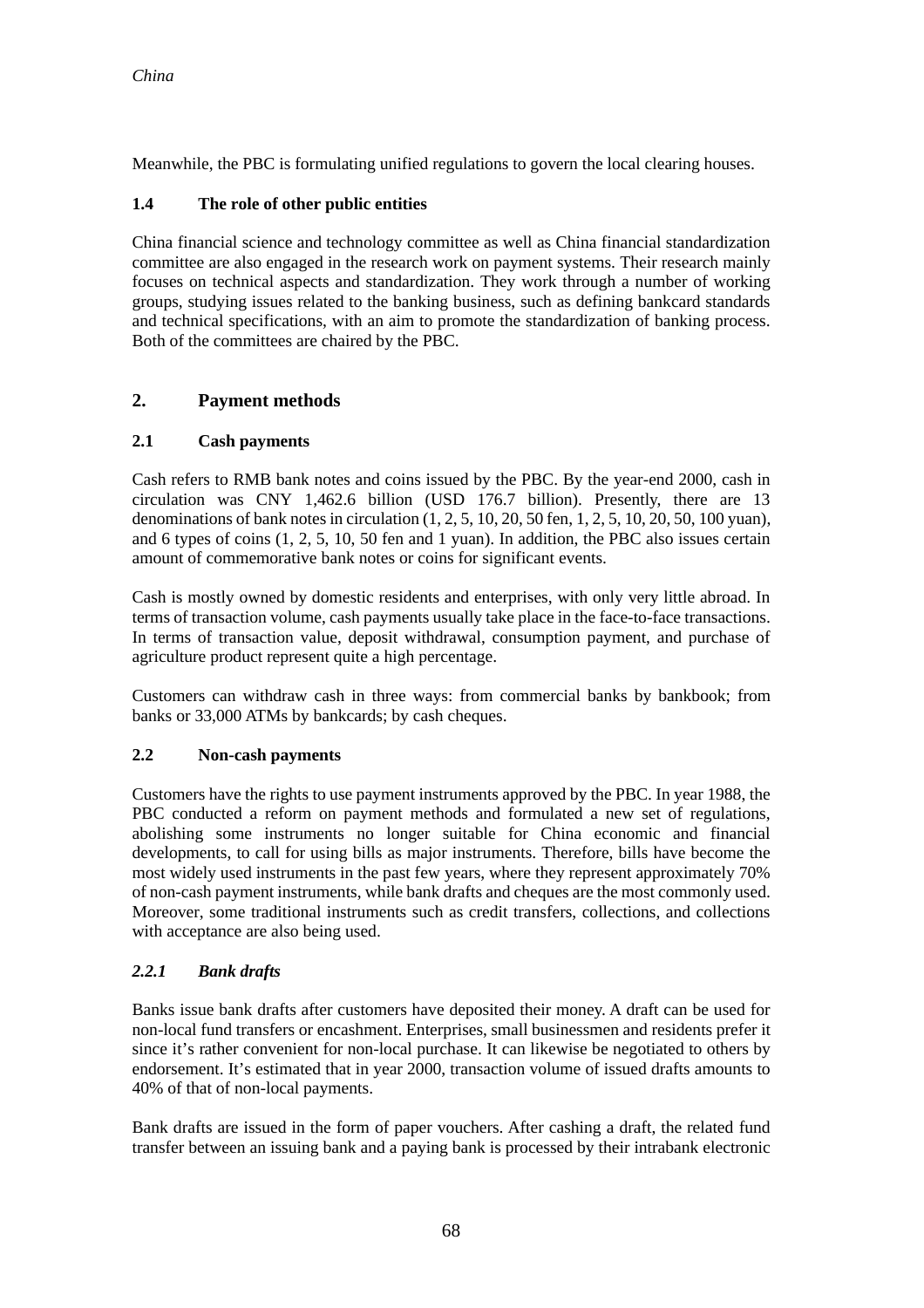funds transfer system. For those small and medium financial institutions, they may choose to use agents to issue the drafts as they have fewer branches. Generally, there are two ways by which bank drafts are issued by the agent: one is where the agent pays the drafts and the other is where the agent issues the drafts for the associated institutions.

The issuing bank will charge CNY 1 (USD 0.12) to each bank draft applicant.

#### *2.2.2 Cheques*

Cheques are the most commonly used non-cash payment instruments for drawing money from banks and making fund transfers. It can be used in purchasing goods and services within the same city or clearing region. In the year 2000, 454.1 million cheques were issued mainly by government agencies and enterprises, and rarely by the individual. Currently, cheques represent about 60% of the total volume of non-cash payments.

Cheques are processed by LCHs. In a case a payer and a payee of a issued cheque do not belong to the same bank, the payee shall entrust his bank to collect money while payee's bank presents the cheque to payer's bank through the LCH. If the cheque is not returned within the required period, the payee's bank shall credit the money to payee's account.

Cheques will be returned if they are dishonored, or bearing false signatures. However, the dishonored cheque payer shall be charged a penalty of 5% of the face value and should not be less than CNY 1,000 (USD 120.8). Meanwhile, the payee has the rights to seek for a 2% compensation charge of the face value from the payer. If one frequently issues the dishonored cheque, however, his bank shall disqualify him to issue cheques.

For each cheque sorted by manual work or machine, issuers will be charged by banks for CNY 0.6 (USD 0.07) and CNY 1 (USD 0.14), respectively.

#### *2.2.3 Commercial drafts*

Commercial draft includes commercial acceptance draft and bank acceptance draft. They are used for payment after delivery or postponed payment as agreed upon by both parties. Once a commercial draft is committed for payment by a payer or payer's bank, an acceptor will pay unconditionally on maturity date. Therefore, the draft has very strong binding force on the payer. The buying and selling parties may agree on the period of payment but not to exceed 6 months. The draft can also be used to buy commodities, even if its holder has insufficient funds, and be discounted from banks or negotiated to the third party by endorsement.

The amount of commercial drafts in use has been increasing since their introduction to the coal, metallurgy, electric power, chemistry and railway industries in year 1995.

#### *2.2.4 Promissory notes*

Promissory note was a new payment instrument introduced by the PBC after a reform on the payment and settlement regulations in year 1988. Banks issue it after customers deposited money. It may also be used for local fund transfers or encashment within a local clearing area. It's widely used in relative advanced cities and in those regions with active small commodities market. It can be negotiated by endorsement.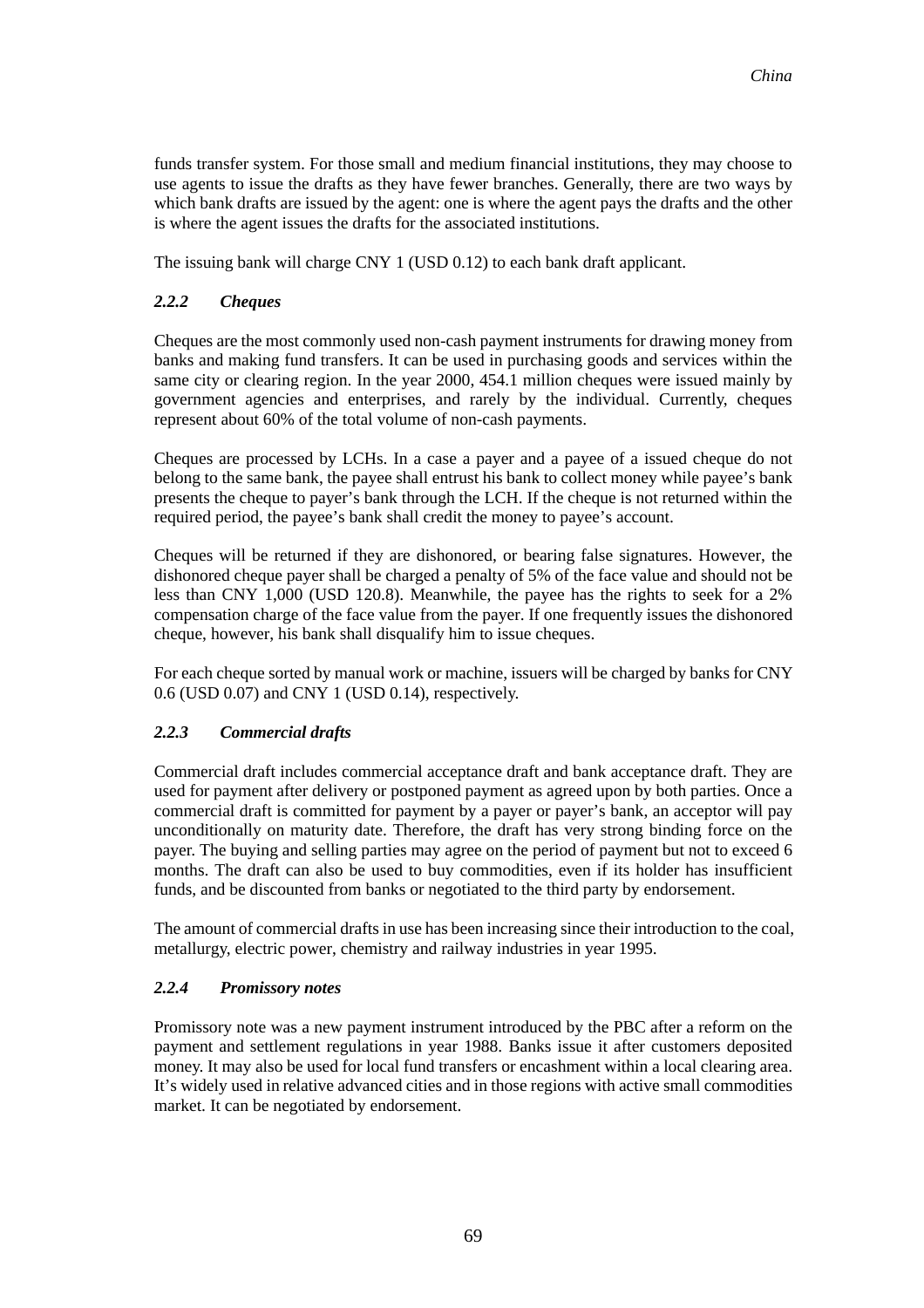### *2.2.5 Credit transfers*

Credit transfer is a payment instrument whereby a remitter entrusts a bank to make fund transfers to a beneficiary account. Remitters may make credit transfers by means of mail and telegraphy. Since its procedures are simple and do not require a minimum amount, it has become a main method for customers in making non-local fund transfers.

#### *2.2.6 Collections with acceptance*

Collection with acceptance is a payment instrument whereby a seller entrusts a buyer's bank to collect funds for him by sales agreement after delivering goods. In a planned economy, it played an important role in helping enterprises collect their funds. Currently, it is mainly used among the large and medium enterprises with higher creditability and with relatively closed marketing relationship. The required minimum amount of collections with acceptance is CNY 10,000 (USD 120.8).

#### *2.2.7 Collections*

Collection is a payment instrument wherein a payee entrusts his bank to get money from a payer if the payee can offer his bank commercial drafts, bonds or certificates received to prove his claims. Both enterprises and residents can use collections. This instrument may be used for local and non-local payments, and not be limited by the required minimum value. Collection's funds can be transferred from the payer's bank to the payee's bank by mail or by telegraph depending on the payee's choose.

Moreover, it is within a local area that utility fees, such as water, power, telephone bills and so on, may be charged by using local special collections in the light of relevant regulations.

#### *2.2.8 Direct debits*

China started to use direct debits for non-cash payment in 1980s. Though they account for only a small part in the non-cash payment, direct debits had been developing quickly in the past several years. They were mainly used for payments of utility fees, insurance fees, tax and tuition fees. The payer, payee and bank in this payment method must reach an agreement in advance. In agreed time, the payee submits payment instruction, by writing or on-line transmission, to his bank that will debit payer's account and credits payee's account. It's estimated that in year 2000, transaction volume of direct debits reached 19.4 million, with a total value of over CNY 280 billion (USD 33.8 billion).

#### *2.2.9 Direct credits*

Recently, banks have also used direct credits to make fund transfers among different accounts within the same bank for payments of wages, insurance, pension funds. Payment instructions were formerly in writing. Many large enterprises and government agencies, however, nowadays send the instructions by magnetic media or communication networks. In year 2000, transaction volume and value of direct credits exceeded 60 million and CNY 65 billion (USD 7.9 billion).

#### *2.2.10 Bankcards*

Financial institutions that engage in banking business issue bankcards. By year-end 2000, bankcards in circulation reached 277.4 million, and their transaction value was estimated to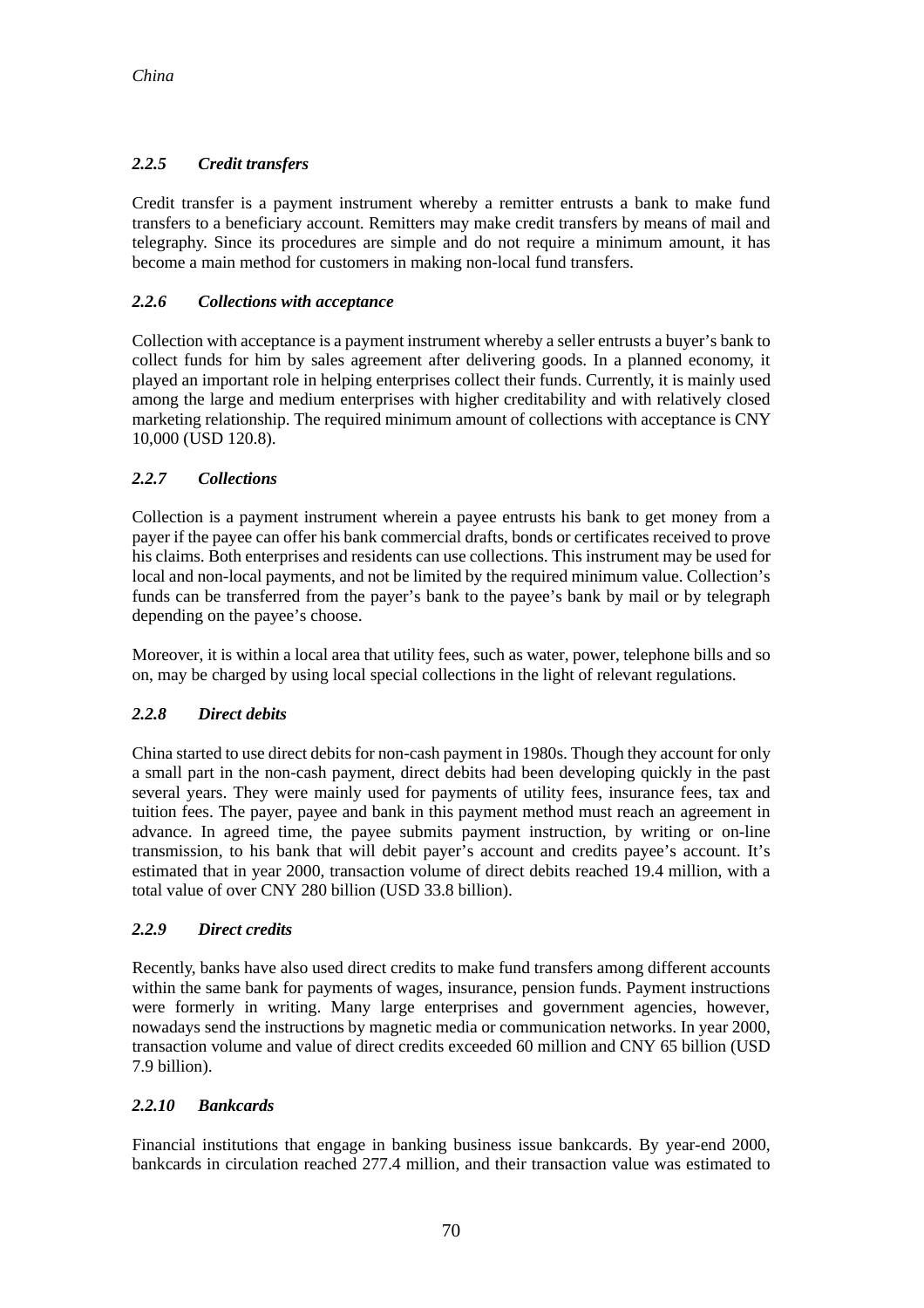#### CNY 1,219 billion (USD 147.3 billion).

Bankcards issued in China, in most cases, follow the basic principle that cardholders must deposit with their institutions before the bankcards can be used for consumption. Consumer credit is only an auxiliary function with bankcards. They may be classified as follows:

- 1) Golden cards and ordinary cards according to creditworthiness of the cardholders. The golden cards are only issued to those with higher creditworthiness.
- 2) Principal cards and attached cards according to different discharge responsibility. The principal cardholders have the rights to end the use of the attached cards.

Most of bankcards are debit cards and few are credit cards. For those with debit function, financial institutions do not allow overdraft to cardholders. As regards those with credit function, the institutions allow their customers to get certain amount of the overdraft in their bankcard accounts. Moreover, the institutions calculate the compound interest of the overdraft on international credit cards on a monthly basis. With regard to the bankcards with credit function, the institutions calculate the single interest of 0.5 per mill per day of the overdraft on a monthly basis.

Credit card holders may enjoy the following preferential terms for non-cash transactions:

- Repayment without interest during a period of time with the maximum length of time of 60 days.
- Minimum amount of repayment. If the holders have some problems repaying the overdraft amount when it is due, they may repay only the minimum amount according to the institutions' requirements.

With regard to fee charging, the institutions usually do not charge any annual fees to debit card holders, but do charge to credit card holders. According to agreements between institutions and retailers, the institutions charge certain percentage of commission on the basis of transaction value. The commission for hotels, restaurants, entertainment and travel agencies should not fall below 2% of the transaction value. On the other hand, the commission for other industries should be a minimum of 1% of the transaction value.

#### **3. Interbank payment systems**

The PBC operates 3 interbank payment systems, which comprise more than 2,000 local clearing houses, national interbank system and electronic interbank system. These systems process interbank payments (local and non-local) and high value intrabank payments. They also provide payment services to small banks that do not have their own payment networks.

#### **3.1 Local Clearing Houses (LCHs)**

There are 2,334 LCHs in China. All local interbank payments and most intrabank payments are processed via the LCHs.

#### *3.1.1 Ownership*

Most of the LCHs are owned by the PBC. The others are owned by their members.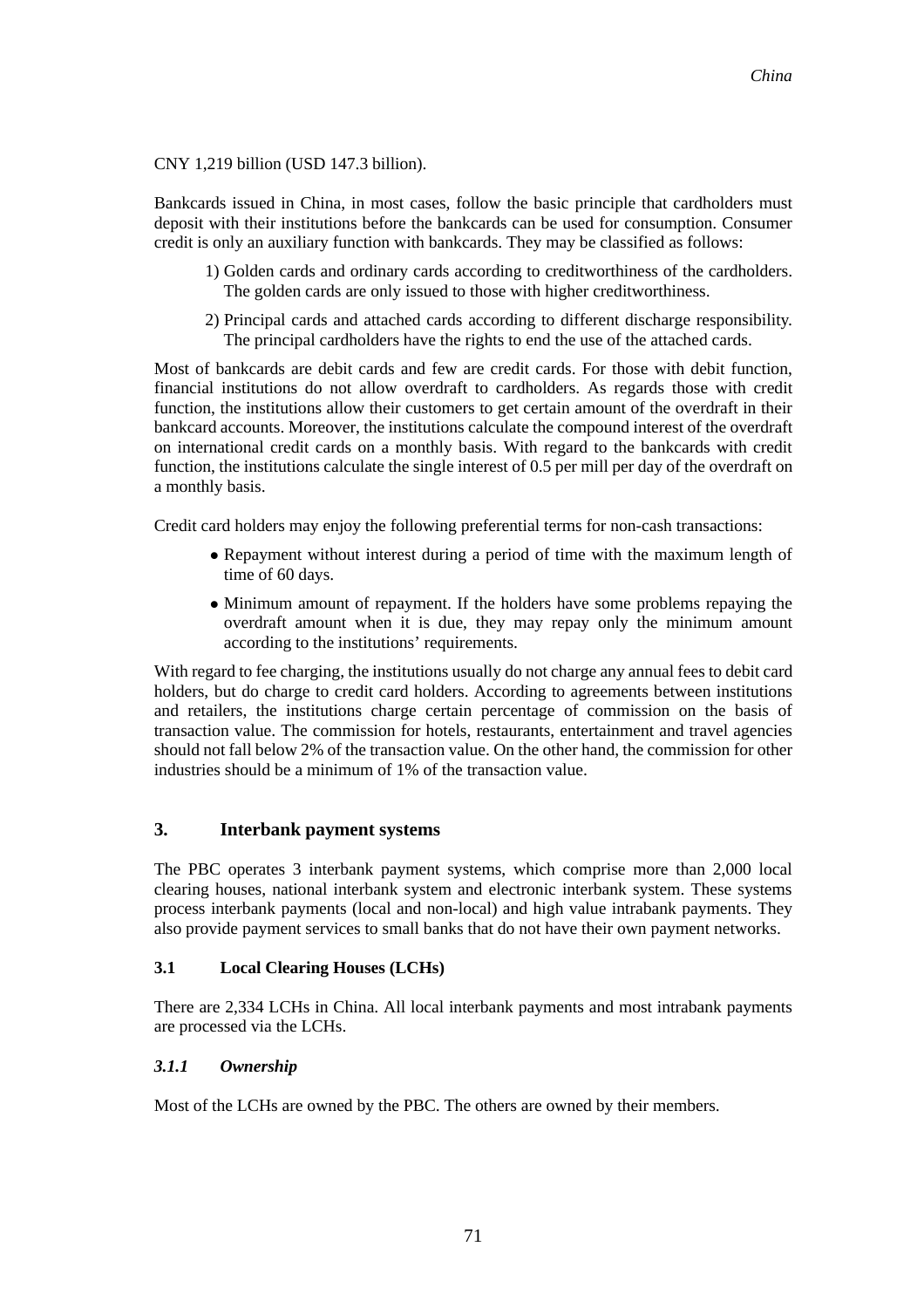### *3.1.2 Participation*

Most of bank's branches within service area of a LCH are direct participants. Depending upon LCH's organizational structure, those small local branches belonging to the same bank may qualify to be direct members.

### *3.1.3 Types of transactions*

All paper-based credit and debit payment items may be exchanged and settled via the LCHs. The bulk of items exchanged are cheques. In the largest LCH, its average volume of items processed exceeds 200,000 per business day.

### *3.1.4 Operation of the system*

In most cases, PBC branches are responsible for the operation of the LCHs. While the LCHs that locate in the large cities and counties with high volume have two sessions in the morning and afternoon of each business day, the others have only one session in the morning of each business day. Rejected items are usually returned before the next session starts.

#### *3.1.5 Settlement*

Settlement of multilateral net positions occurs across accounts at the local PBC branch (or, in some case, the designated commercial bank). The settlement is done based on the principle of "debit first, credit second". Once the receivable members' accounts are credited, the settlement becomes final. The receivable members then may allow their customers to use funds.

#### *3.1.6 Risk and risk management*

Since LCHs' members must have sufficient balances with the PBC for settlement, the members may face credit risk and liquidity risk. If a member cannot find sufficient funds to cover its debit position within the settlement period, the PBC will impose a penalty equal to a percentage of the insufficient amount. If the debit position is not covered on the same day, the member will get overnight credit from the PBC. However, the member may be suspended on the next business day. Therefore, when the LCH opens on the next business day, there will be no defaulting members.

#### *3.1.7 Technical aspects*

Usually payment items are cleared manually. However, as the volume of local payments has increased, many LCHs have chosen to use computers to do the netting. Sorting machines have been installed in 17 metropolitan and medium-sized cities, such as Shanghai, Beijing, Guangzhou and Shenzhen. The LCHs, in many cities, exchange payment instructions by magnetic media or communication networks before presenting relevant paper-based items.

#### *3.1.8 Pricing policies*

The LCHs are non-profit entities. Members apportion the operational costs. In most cases, the LCHs charge members fees in terms of their transaction volume. The others charge members annual fees. It's planned that in the near future pricing standards of the LCHs will be unified, to reduce the cost of customers in using paper-based instruments.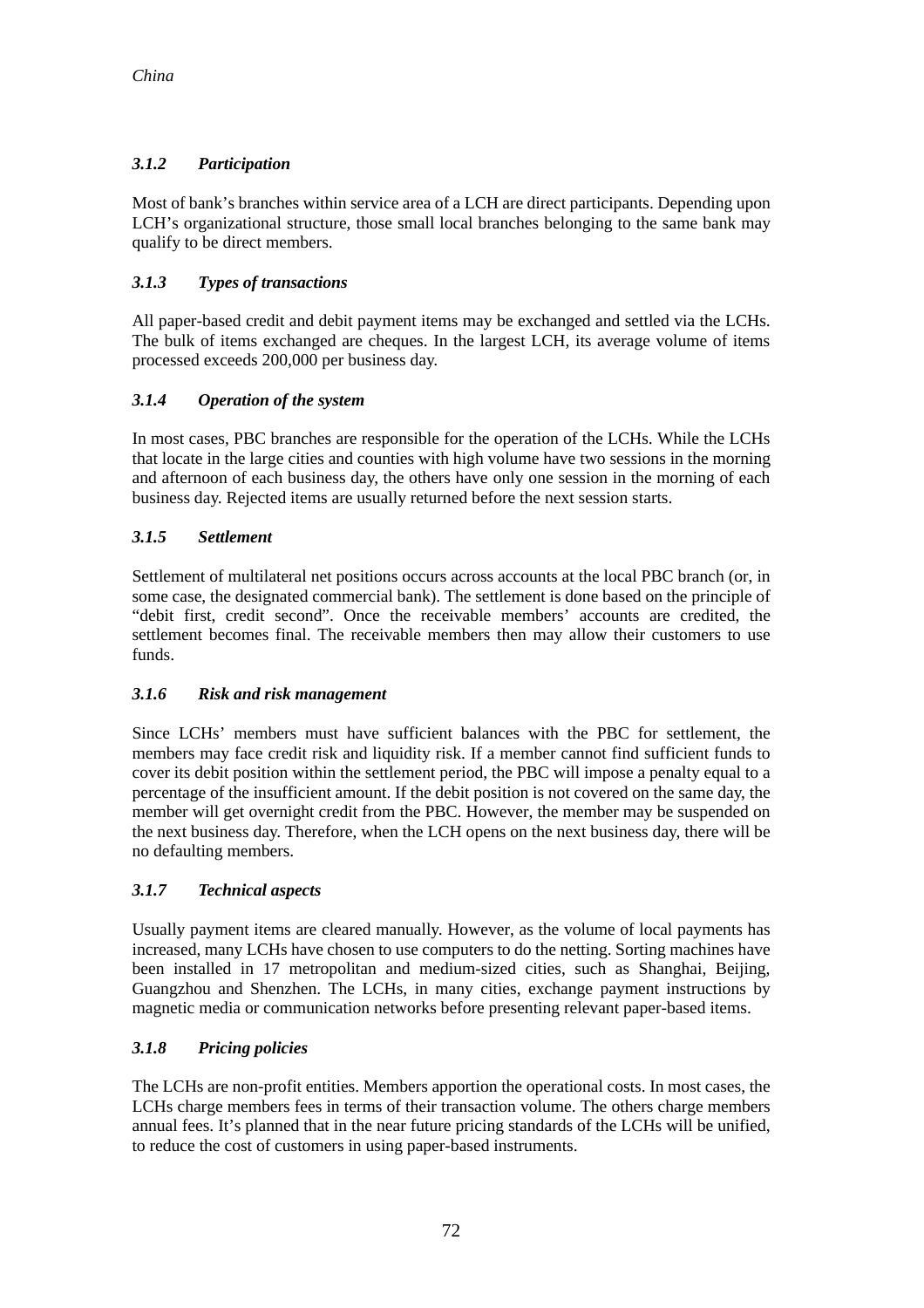#### *3.1.9 Governance*

The LCHs play a very important role in China's payment systems. They are generally managed by PBC branches. The PBC headquarters, however, will draw up the uniform rules and procedures for the LCHs and take steps to rationalize the use of sorting machines and communication networks.

#### **3.2 National interbank system (NIS)**

NIS manually handles non-local interbank fund transfers. The PBC headquarters manages the NIS. Different levels of PBC branches process interbank nostros and vostros by presenting vouchers directly to each other, keeping accounts separately, and being monitored centrally. Besides making fund transfers within the PBC and handling in-payment and out-payment of the Treasury, the NIS also make interbank, or on-us fund transfers, for other banks. However, with the development of China national advanced payment system (CNAPS), and most commercial banks gradually setting up their own funds transfer systems, this system will be replaced gradually.

#### *3.2.1 Ownership*

The NIS is owned by the PBC. The PBC headquarters is responsible for the construction of NIS electronic computing center, and PBC branches are responsible for the daily maintenance of their own relevant equipment.

#### *3.2.2 Participation*

All financial institutions that open their settlement accounts with the PBC qualify as NIS direct participants. All PBC branches and those commercial bank branches acting as agents for the PBC, are also NIS direct participants, and they are called as national interbank institutions (NIIs). Others may access NIS services by the direct participants.

#### *3.2.3 Types of transactions*

The NIS may process debit and credit items as follows: interbank credit payments, in-payment and out-payment of the Treasury, and fund transfers among PBC branches on behalf of themselves or their customers.

#### *3.2.4 Operation of the system*

In general, payment instruments are directly exchanged between NIIs, by telegraphic or mail remittance. Payment instructions from the sending NIIs may reach the receiving NIIs within the same day by telegraphic remittance.

A basic business procedure of the NIS is as follows: the sending NIIs completes 3 copies of NIS vouchers. The first copy is sent to the receiving NIIs. The second copy is sent to NIS electronic computing center. If truncated by the sending NIIs, relevant payment information will be sent to the electronic computing center. The sending NIIs keeps the third copy. The receiving NIIs will post payment items to relevant accounts trade by trade according to the first copy received.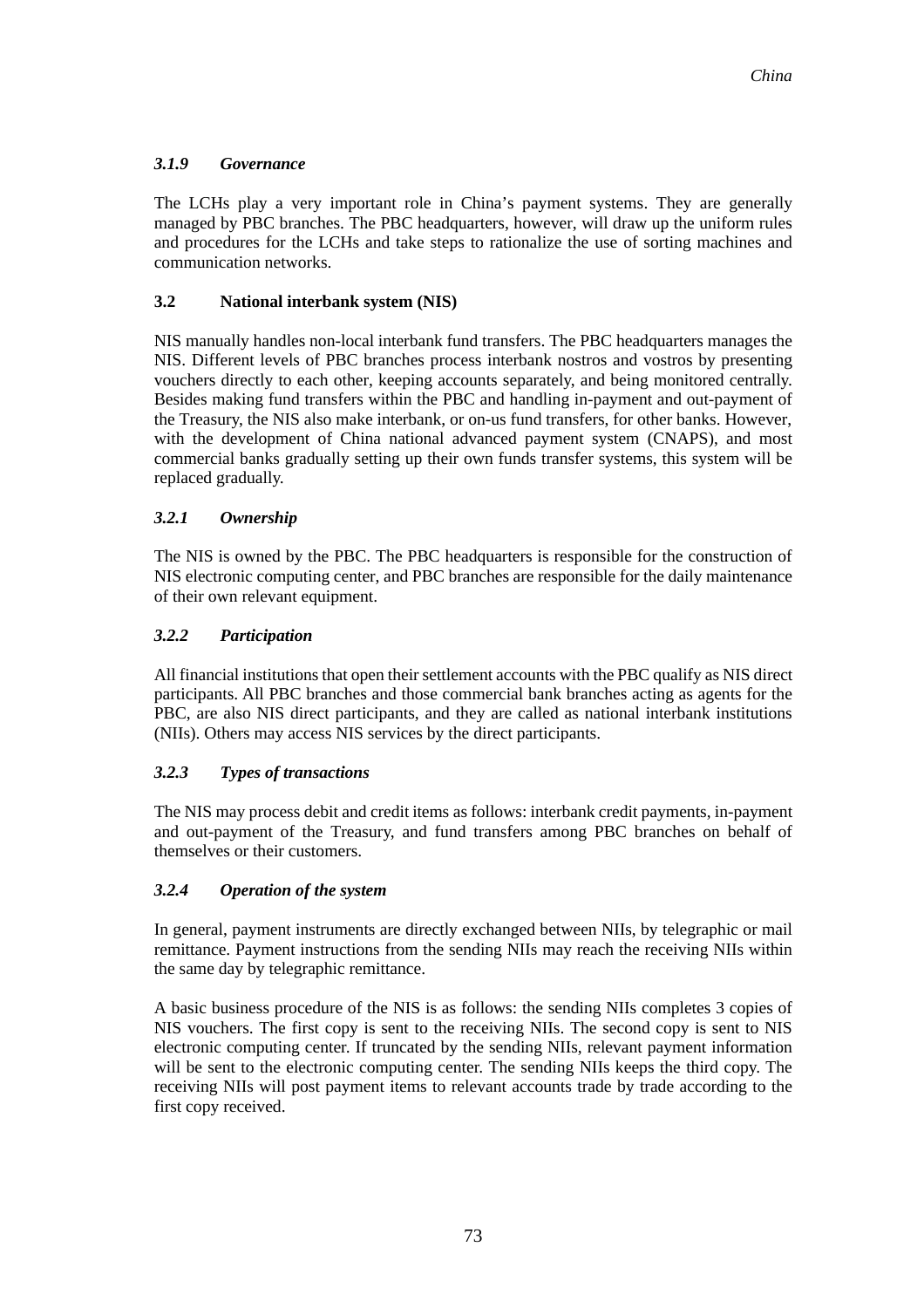### *3.2.5 Settlement*

Balance amount between NIS direct participants and NIIs is netted every day and settled step by step in different levels of the NIIs at regular intervals. The NIIs must calculate bilateral net positions for credits and debits in the light of interbank payment items in each business day, and report their balances to the superiors by the end of each year.

#### *3.2.6 Risk and risk management*

There is no credit risk within the NIS, as NIS direct participants send their payment instruments only when they have sufficient funds in their settlement accounts. However, the direct participants may sometimes face liquidity risk. If there is liquidity risk, the direct participants may ask their superiors to solve it.

#### *3.2.7 Technical aspects*

Payment transactions are processed manually. Reconciliation information for the NIIs is transmitted by PBC Intranet, and processed by the electronic computing center. The NIS has a client/server architecture. There are servers in more than 200 cities and 2,500 client workstations, which are connected to the electronic computing center.

#### *3.2.8 Pricing policy*

It is no commission for NIS direct participants, but they shall pay relevant postage for their telegraphic and mail remittance.

#### *3.2.9 Governance*

NIS direct participants should comply with the provisions on interbank fund transfers set by the PBC. All transactions are centrally monitored by the electronic computing center. The direct participants may check the transaction by referring to the reconciliation sheet sent by the electronic computing center. In the event of a mistake, they shall consult the electronic computing center to solve it.

#### **3.3 Electronic interbank system (EIS)**

In order to reduce a large amount of float, as well as to speed up funds circulation, the PBC set up EIS using VSAT satellite communication technology (at the time, terrestrial communication was rather poor). However, as China national advanced payment system (CNAPS) gradually goes into operation, the EIS will also be replaced.

#### *3.3.1 Ownership*

The PBC and commercial banks are co-owners of the EIS. The PBC is its largest shareholder and operates the system.

#### *3.3.2 Participation*

All commercial bank branches with settlement accounts at PBC branches, as well as PBC branches, may participate in the EIS. They may send payment instructions on behalf of themselves or their customers. Since the system is not rolled out in every city and country, some financial institutions have been unable to utilize EIS service.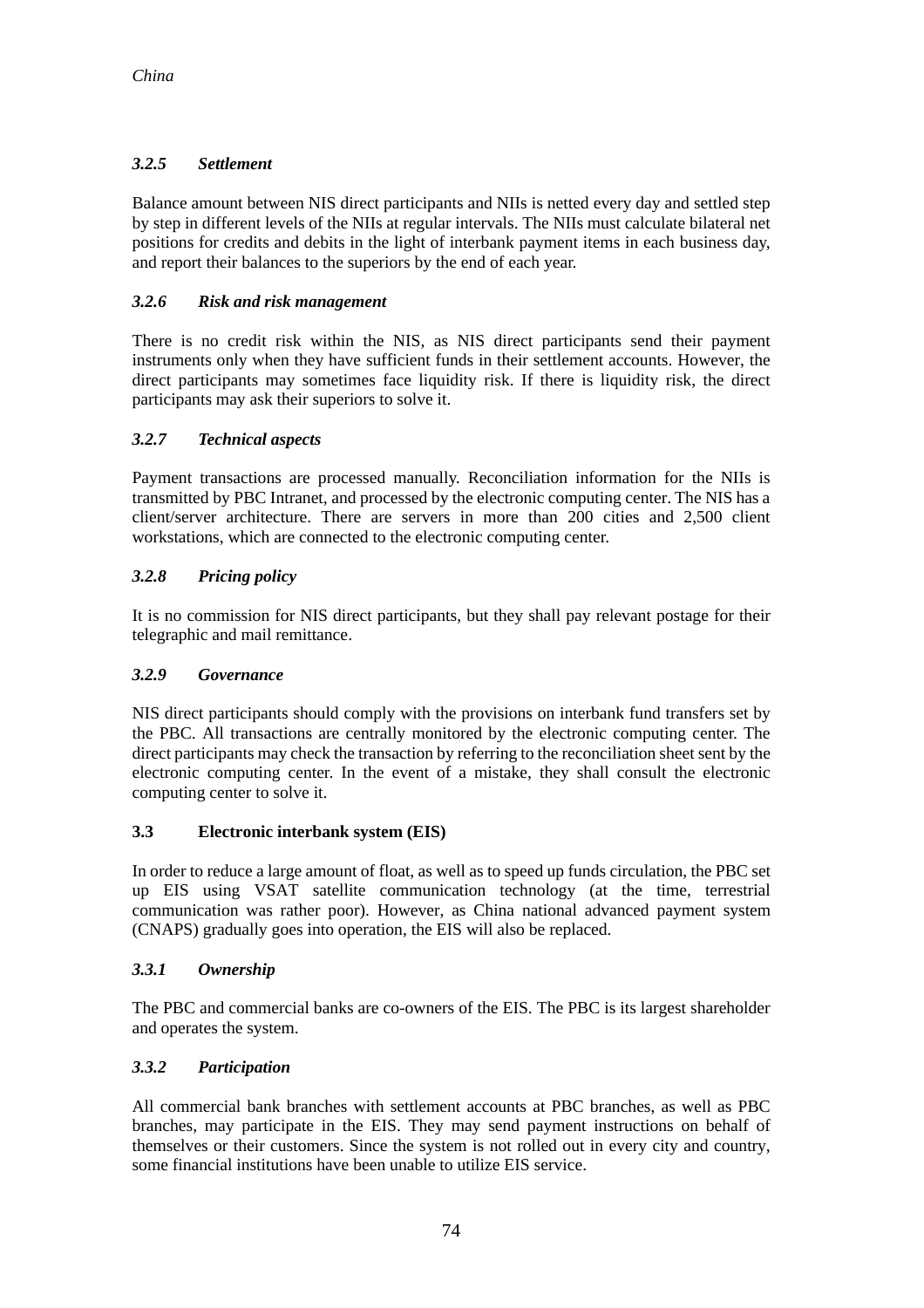#### *3.3.3 Types of transactions*

The EIS only handles credit transfer among participants, including all interbank non-local payments, intrabank high value payment for commercial banks and fund transfers among PBC branches. In year 2000, this system processed, on average, 100,000 transactions per business day, with a total value of CNY 100 billion (USD 12.1 billion).

#### *3.3.4 Operation of the system*

The EIS is a distributed processing system. The major role of EIS active site is to forward payment messages between VSAT workstations. It processes payment transactions from 8:30 to 17:30 on business days. In some special case, its operation hours may be extended as required. The EIS processing flow is as follows:

The originating bank (commercial bank's branch) submits payment instructions, electronically or using paper voucher, to the local sending bank (PBC branch). The sending bank then debits the originating bank's account with the PBC, and sends the instructions to EIS national clearing center (NCC) by satellite communication. The NCC transmits it to the receiving bank (PBC branch) that then credits the accepting bank's (commercial bank's branch) account. The receiving bank is responsible either for creating the instructions into printed vouchers that will be collected by the accepting bank, or for sending the instructions via communication network to the accepting bank.

#### *3.3.5 Settlement*

All accounting activities for the EIS take place in PBC branches, namely the settlements are processed in both the sending and the receiving bank. If the originating bank does not have sufficient balance in its PBC account, its payment instructions will queue in the sending bank until there are funds available. Once the payee account is credited, then the payment becomes final.

#### *3.3.6 Risk and risk management*

Payments can be processed only when the originating bank has sufficient balance in its PBC account. Therefore, there is liquidity risk in the EIS. In the event of liquidity problem, a direct participant may ask its superior to solve it. Due to technical reasons, the EIS might suffer some operational risk. If there is a technical problem resulting in interest loss of direct participants, the PBC will adjust balance of their PBC accounts according to its internal rules and procedures.

#### *3.3.7 Technical aspects*

Considering China communication situation then, the PBC decided to set up a private satellite communication network using VSAT technology for the EIS. The network connects the IBM mainframe systems located in Beijing with the VSAT workstations (based on PCs or servers) in PBC branches. Most VSAT workstations have been connected to the accounting book systems of PBC branches. The active site has implemented hot standby, and the passive site for emergency has been set up in Wuxi. The VSAT workstations are also equipped with redundant facility.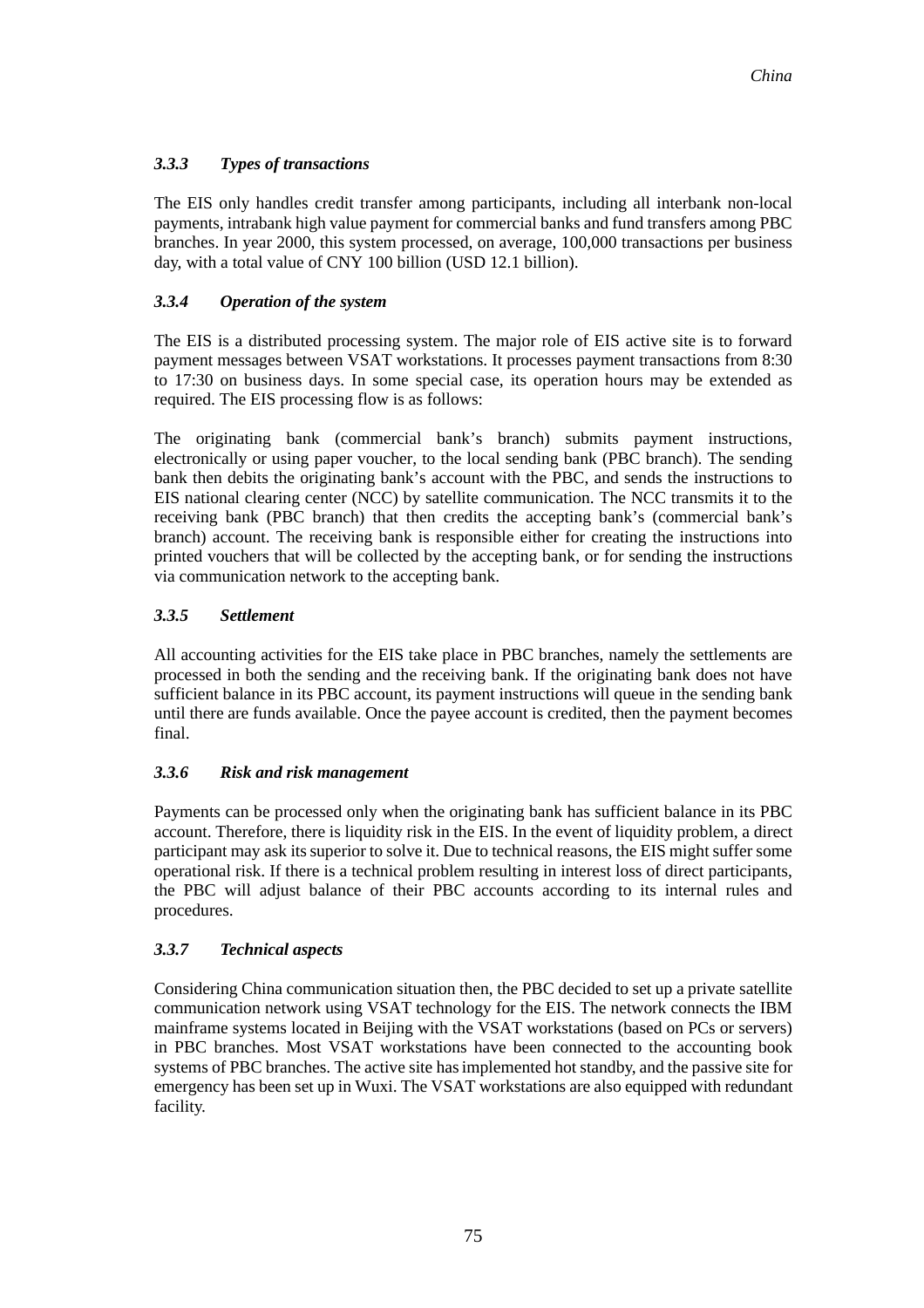### *3.3.8 Pricing policy*

The PBC does not intend to recover its investment and operational cost by charging fees. It only charges postage of CNY 4.5 (USD 0.54) for each payment instruction.

#### *3.3.9 Governance*

The PBC manages this system. The PBC headquarters manages EIS national clearing center, and PBC branches administer other levels of clearing centers.

#### **3.4 China national advanced payment system (CNAPS)**

China national advanced payment system (CNAPS) is a key project that has two important application systems: high value payment system (HVPS) which is a real-time gross settlement system, and bulk electronic payment system (BEPS). The CNAPS will be operational from year 2002.

### *3.4.1 Ownership*

The PBC will be the sole owner and operator of the CNAPS due to its systemic importance.

### *3.4.2 Participation*

All institutions that open settlement accounts with PBC branches may participate in the CNAPS directly. CNAPS direct participants include bank's branches in cities, credit unions, PBC accounting departments and treasury departments at city level. Moreover, some institutions (such as CDC) approved by the PBC to engage in a given business, may become concessionary participants.

### *3.4.3 Types of transactions*

The CNAPS will process all types of credit and debit transactions. For those high value payments, urgent low value payments and the third party payment instructions are processed by HVPS, which aims to transfer funds in real time. As for batch payments, including interbank debit and low value credit transactions, they are processed by BEPS.

#### *3.4.4 Operation of the system*

As HVPS and BEPS have different functions and design requirements, the CNAPS handles high value payments and batch payments differently.

HVPS is a real time gross settlement system that accepts credit payment instructions from 8:00 to 17:00 or to the prolonged time as required. It processes credit payments trade by trade. The instructions might not be executed in the arrival sequences, which will be adjusted by CNAPS direct participants as required.

BEPS operates 24 hours a day. In each business day, payment instructions may be received from 8:00 to 17:00. Batch transactions in city clearing processing centers (CCPCs) are cleared separately from that in CNAPS national processing center (NPC). For CCPC batch payments, the net position of each direct participant will be submitted to the NPC at regular intervals for settlement after CCPC sorts and forwards them. Batch payments across different CCPCs, are forwarded and settled by the NPC at regular intervals. The last batch payments across different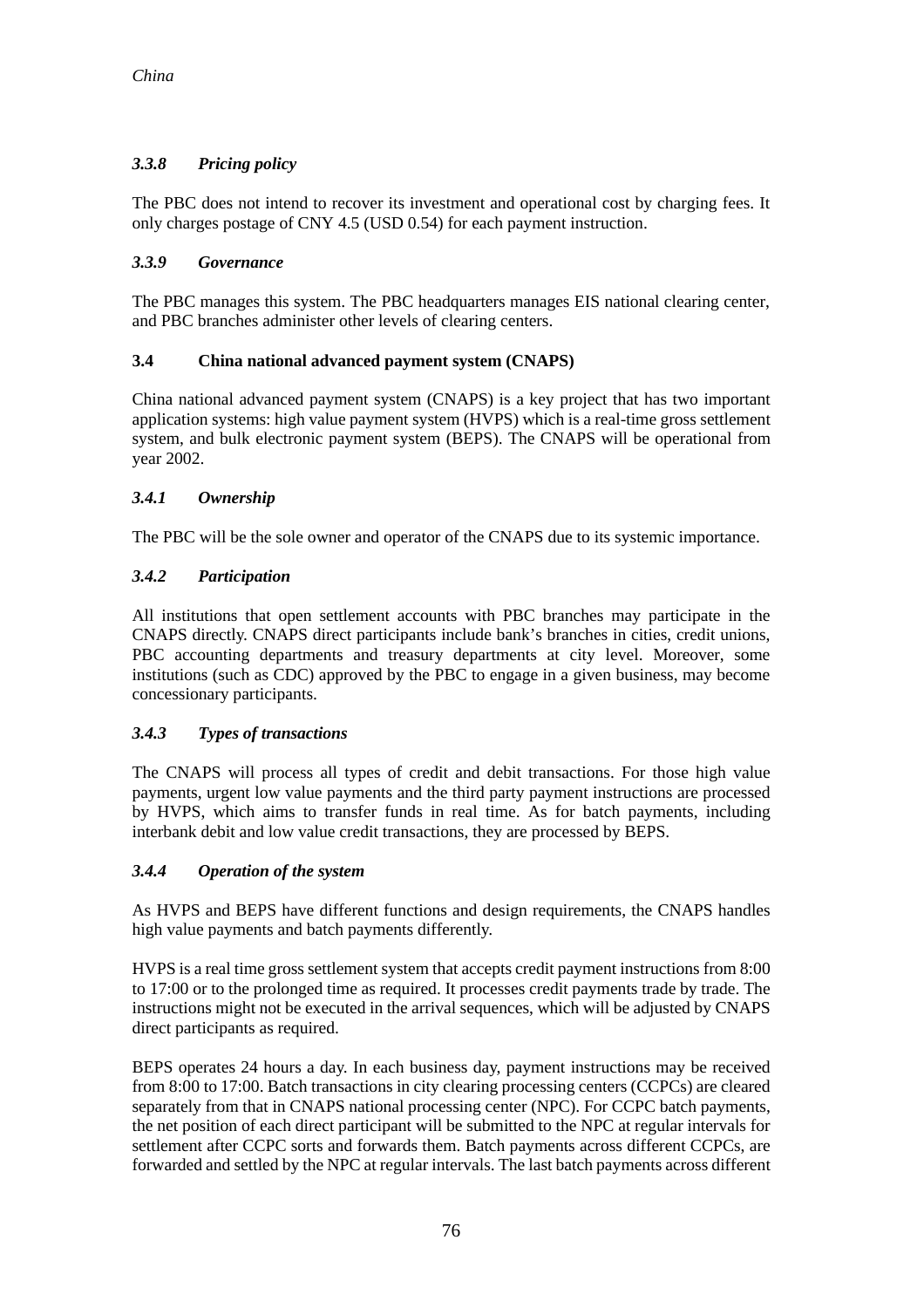CCPCs are processed in the evening (until 0:00 midnight).

#### *3.4.5 Settlement*

Before debiting settlement accounts of direct participants, the CNAPS will check their balance (or daylight overdraft ceiling) in the book of the PBC. Once the accounts are debited or credited, payments become final.

Before 17:00 each business day, the CNAPS processes payment instructions according to direct participant's available balance (including daylight overdraft ceiling). If a participant is short of available balance, his instructions will be queued.

Between 17:00 and 18:00, the system only accepts the instructions that cover debit position or settle payments in queues.

At 18:00, the system will return high value instructions for those positions are still short of payment, and provide loans with high penalty interest to other payments in queues (such as net settlement).

#### *3.4.6 Risk and risk management*

One of the PBC's objectives in design of the CNAPS is risk minimization.

The system allows direct participants to check their expected positions in the book of the PBC as soon as possible. It also automatically reminds them of their balances, in order to enhance their liquidity management ability.

The PBC also requires collateral on daylight overdraft of direct participants, and also has the rights to limit types of collateral. The PBC will monitor and assess each direct participant's creditworthiness and payment ability daily. The PBC may cancel a direct participant's daylight overdraft ceiling as necessary.

If the PBC rates that borrowing frequency, or other factors of a direct participant are unsatisfactory, the PBC may also freeze his settlement account, stop debiting, or even close his account in line with relevant regulations. When providing high penalty interest loans at the end of each business day, the PBC may ask for effective collateral to reduce its credit risk.

#### *Daylight liquidity*

In order to enhance each direct participant's liquidity, the CNAPS was designed with automated repo and daylight overdraft ceiling mechanism. CNAPS direct participants are required to use the automated repo first. Repo and overdraft cannot be used at the same time.

For those direct participants with access to the automated repo, the CNAPS will automatically ask PBC open market operation system for an automated repo when they are short of liquidity. The PBC open market operation system then responses to the CNAPS according to the rules or agreements between the PBC and direct participants, financing the participants or not.

For those participants with access to the daylight overdraft, PBC branches decide local CNAPS direct participants' ceiling according to their creditworthiness and expected amount of overdraft, and submit this into the system. The participants might pay interest for the daylight overdraft.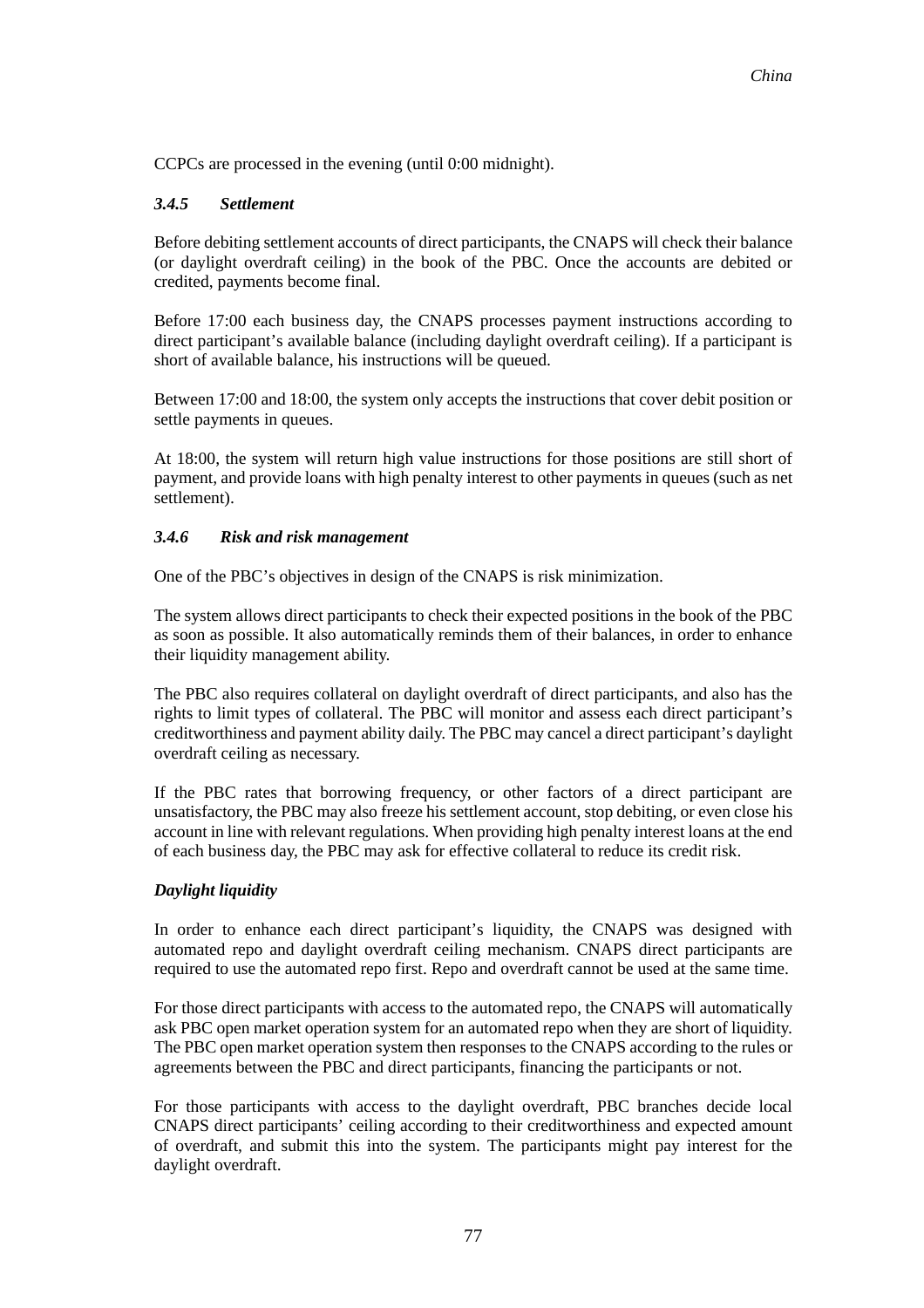### *3.4.7 Technical aspects*

Payment instructions processed by the CNAPS will be transmitted by PBC private satellite network during the initial stage of operation. To ensure a reliable transmission of payment instructions, the PBC will mainly use terrestrial lines to transmit the payment instructions in the near future, and then the private satellite network will be retained as backup.

Mainframes in CNAPS national processing center will be connected by a hot standby structure. A non-local disaster recovery center of CNAPS national processing center will be constructed. As CCPCs are also very important, the PBC will take measures to ensure their availability.

Taking into account the international environment and interdependence of all payment systems, CNAPS message types will conform to the international standards where possible.

#### *3.4.8 Pricing policy*

The PBC is reviewing CNAPS pricing policy.

#### *3.4.9 Implementation*

The CNAPS will be implemented in different phases. The HVPS will start its operation in Beijing and Wuhan from July 1, 2002. It is expected that the CNAPS will be rolled out to over 300 cities by the year-end 2003.

#### **4. Securities settlement systems**

China's securities comprise bonds and equities. Bonds trading are settled by central government bonds depository and clearing corporations limited (CDC) and China securities depository and clearing corporations limited (SD&C). The later is the sole settlement agent of equities.

#### **4.1 Bonds market**

China's bonds market is composed of the interbank bonds market and the stock exchanges market. Both markets have different functions, and have not been unified. It is envisaged that both markets will be unified in the future and accessible to all financial institutions, enterprises and residents.

#### *4.1.1 Trading*

#### *4.1.1.1 Market overview*

The interbank bonds market comprises OTC transactions in which institutional investors play a major role, and transactions effected over the counters of banks by medium and small sized enterprises and residents. This market is an important arena where the Treasury collects funds by issuing bonds, financial institutions adjust their liquidity and rationalize their asset structures, and the PBC conducts open market operation to achieve its monetary policy goals. The bonds issued and circulated in this market include government bonds, central bank bonds and financial bonds of policy banks. This market also supports issues of bonds by market principles. Transaction value for this market has been increasing each year - CNY 30.7 billion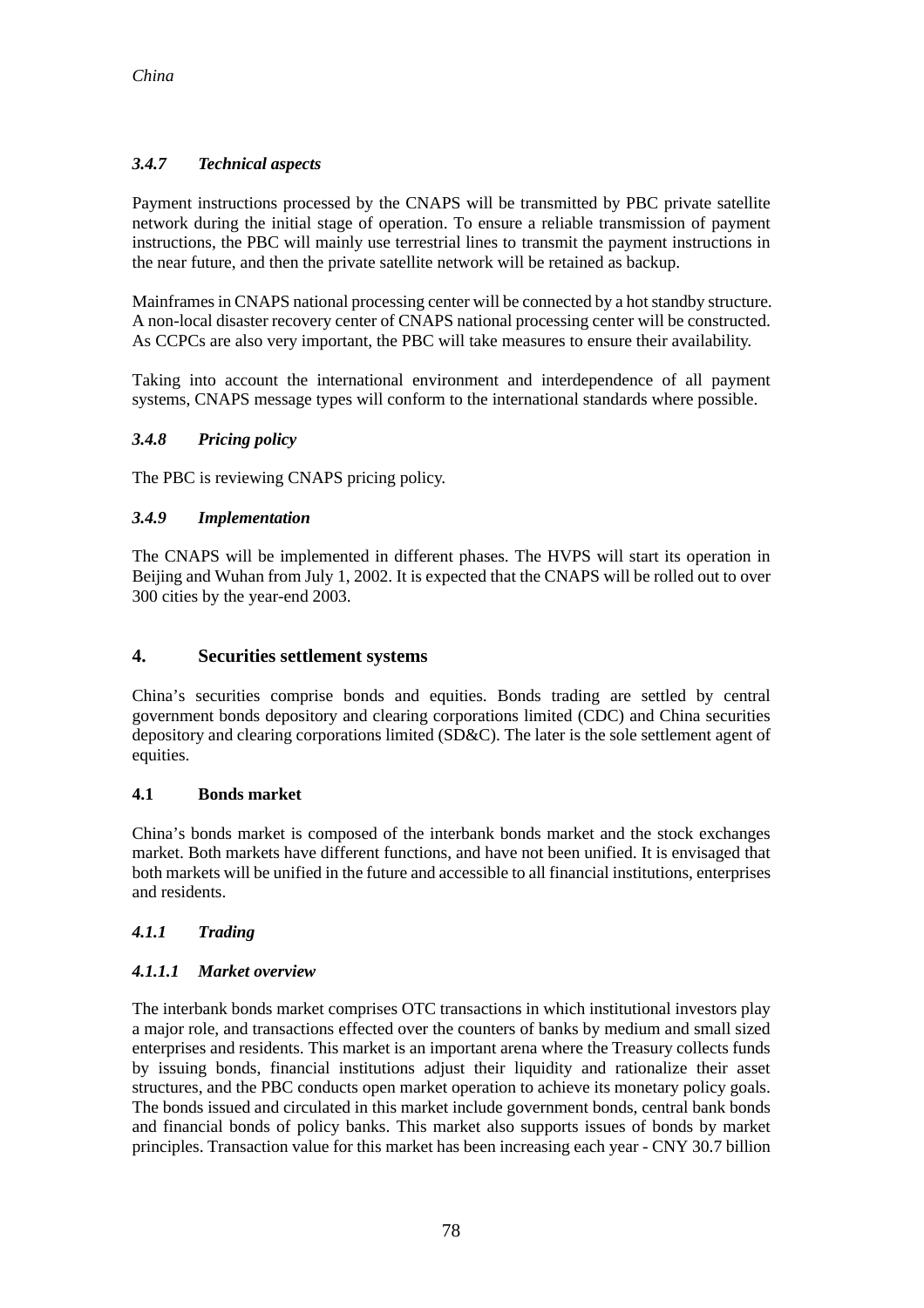(USD 3.7 billion) in year 1997, and CNY 2,150.9 billion (USD 259.9 billion) in year 2000, increasing more than 70 times. In year 2000, there were 27 bond issues for the MOF, State Development Bank, and Import and Export Bank of China, with a total amount of CNY 390.4 billion (USD 47.2 billion).

Bonds listed in the stock exchanges are government bonds, corporate bonds, and convertible bonds. Government bond transactions in the secondary market, including spot trading and repos, mainly take place in the stock exchanges. It is at the early stage of Shanghai stock exchange that bonds played a dominant role, and now they still maintain a relatively large share. In year 2000, the total value of government bonds in the custody of SD&C Shanghai and Shenzhen branches was CNY 83.2 billion (USD 10.1 billion), and transaction value reached CNY 1,889.1 billion (USD 228.2 billion).

There are several types of transactions in the bonds market. In the interbank bonds market, it's mainly repos and spot trading. Trading parties may define maturity of government bond repos, up to a maximum of 365 days. There are 7 types of repo maturity for PBC open market operation: 7, 14, 21, 28 days, and 2, 3, 4 months. In the stock exchanges, there are 6 types of repo maturity in Shanghai stock exchange: 3, 7, 14, 28, 91 and 182 days; and 9 types in Shenzhen stock exchange: 3, 4, 7, 14, 28, 63, 91, 182 and 273 days.

#### *4.1.1.2 Trading systems*

Transactions between members of bonds settlement system are matched in the national interbank lending center by asking price, or made in the form of OTC trading by their own agreements. Open market operations are made by agreements between the PBC and the primary dealers of bonds business system.

In the stock exchanges, the centralized competitive pricing of bonds' transactions shall follow the principle of price precedence and time precedence.

The corporate bonds issued and registered with CDC are, except for negotiation by agreements, not allowed to circulate in the interbank bonds market. However, they can be listed in the stock exchanges.

#### *(a) Governance*

The interbank bonds market is managed by the PBC. CDC direct participants must comply with relevant regulations and provisions formulated by the PBC, business rules set by the CDC, and must sign a "master contract for bonds repo" with the CDC. The CDC shall report to the PBC regularly on statistical data or relevant information of bond transactions.

Bond trading in the stock exchanges shall comply with all regulations set by the stock exchanges, and is monitored by the CSRC.

#### *(b) Participation*

Direct participants of the interbank bonds market include state-owned commercial banks (headquarters and their authorized branches), share-holding commercial banks (headquarters and their authorized branches), rural credit unions, insurance companies, security companies, security investment fund, financial companies and so on. At this time, there are more than 600 direct participants, including 30 foreign bank branches. Indirect participants include small and medium sized financial institutions, and incorporated enterprise.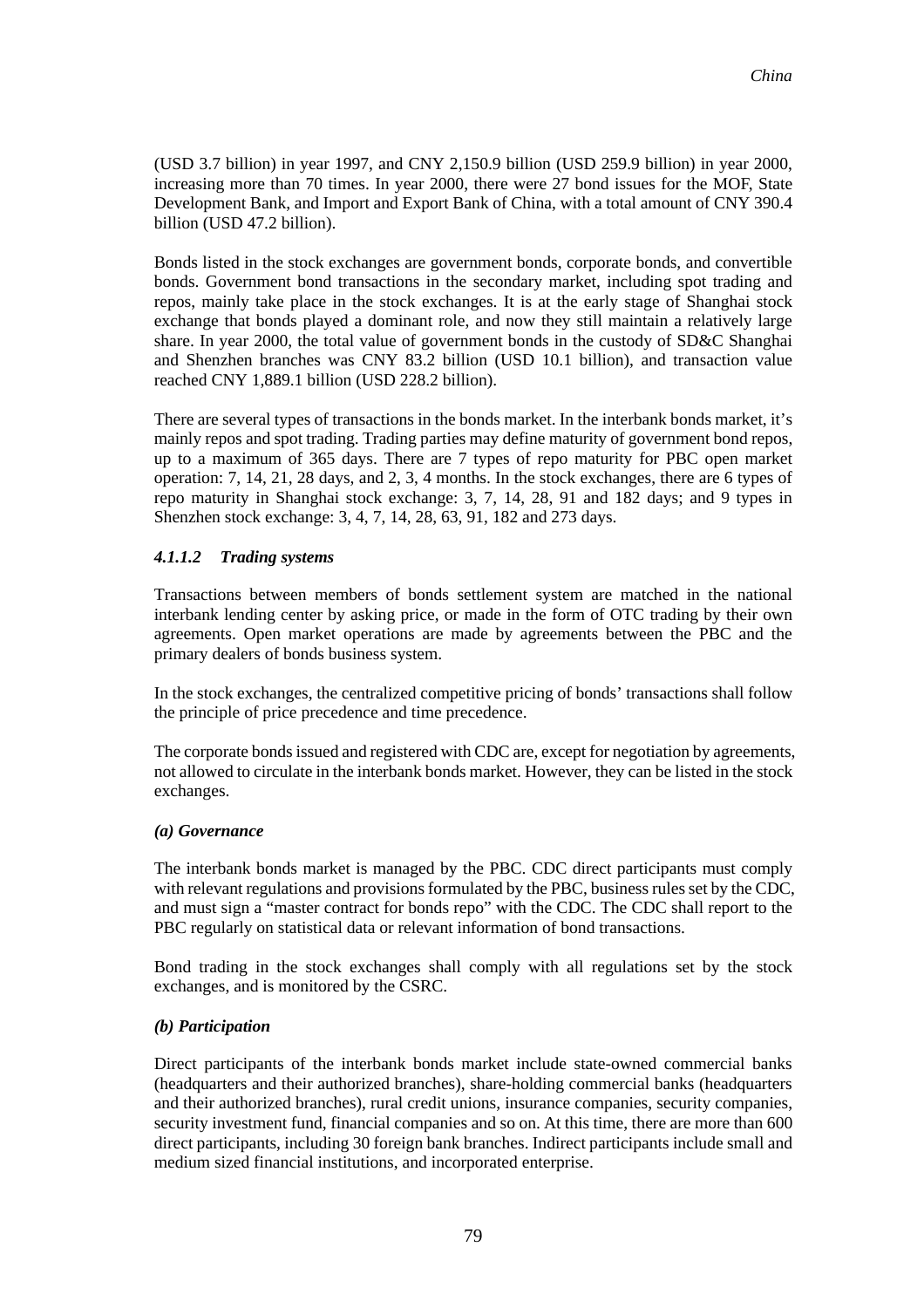Members of the stock exchanges are their direct participants. Other institutional investors and residents registered with SD&C Shanghai and Shenzhen branches may only trade bonds through the direct participants (also see 4.2.1.2).

#### *4.1.2 Pre-settlement*

#### *4.1.2.1 Trading confirmation*

Bond transactions in the interbank bonds market are confirmed by CDC members, and matched by the central bonds book-entry system. If matched, the transactions can be settled. There is no confirmation for bond transactions in the stock exchanges (also see 4.2.2.1).

#### *4.1.2.2 Clearing house*

There is no specialized clearing house for bond transactions. The clearing process of the transactions is done by the CDC and the SD&C, respectively.

Bond transactions in the interbank market are processed trade by trade, therefore there is no bonds clearing (also see 4.1.3).

Bond transactions, as the same as that of other securities in the stock exchanges, are cleared in SD&C Shanghai and Shenzhen branches (also see 4.2.2.2).

#### *4.1.2.3 STP ability*

At this time, the CDC cannot provide STP services because the transactions need to be confirmed by its members, but the SD&C can do that for bond transactions.

#### *4.1.3.1 Settlement*

#### *Settlement cycle*

In the interbank bonds market, the transactions are settled trade by trade in real time at the designated date by the CDC.

Bonds trading in the stock exchanges is settle by SD&C Shanghai and Shenzhen branches, respectively. Settlement cycle of the trading is T+1.

#### *4.1.3.2 CSD*

There are two CSDs in China, namely the CDC and the SD&C.

The CDC is the general custodian for government bonds, financial bonds of policy banks and corporate bonds. By the end of year 2000, the total amount of bonds in the custody of the CDC was CNY 1,749 billion (USD 211.3 billion). The SD&C is the general custodian and settlement agent for stock, funds and bonds listed in Shanghai and Shenzhen stock exchanges. The following is a brief introduction of the CDC.

#### *(a) Governance*

The CDC is not only a general custodian for the bonds market of the whole nation, but also an important financial intermediary and an infrastructure provider for the markets. Moreover, it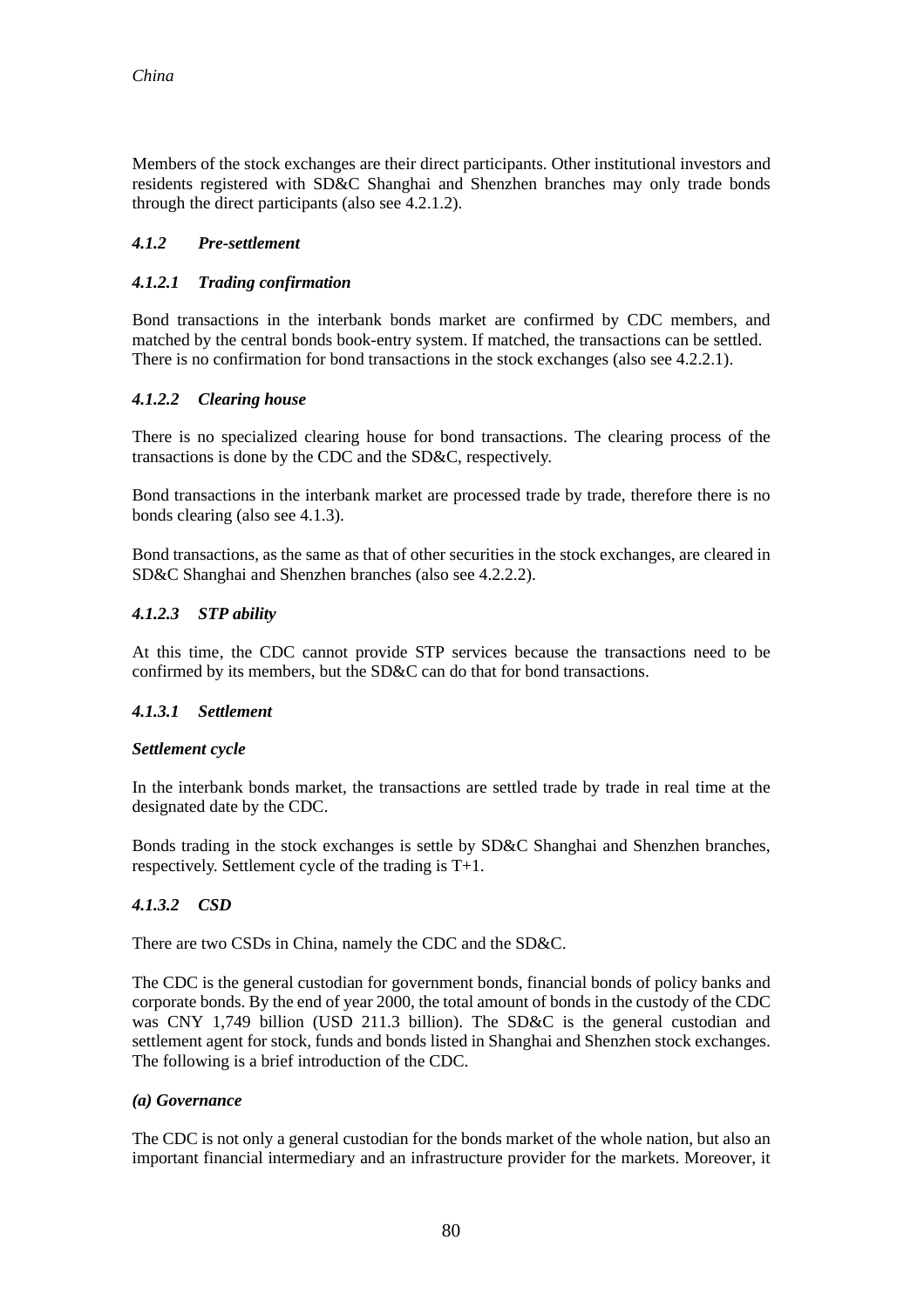contributes to standardization of the market by issuing a set of business rules, operational procedures, and organizing participants to sign the "master contract of bonds repo".

#### *(b) Participation*

Members that can be classified as first, second and third class include all financial institutions, and institutional investors holding corporate bonds or special financial bonds.

The first class is that financial institutions (FIs) are approved by the PBC as settlement agents. The second class is FIs that only trade for themselves. They are both direct settlement members of the CDC. The third class is indirect members who entrust the first class for bond settlements.

#### *(c) Risk management*

The following measures are adopted to reduce the relevant risk.

- <sup>l</sup> Gross settling each transaction in real time after matched. This will improve efficiency, reduce mistakes and system risk.
- Providing "Payment After Delivery (PAD)" and "Delivery After Payment (DAP)" (see 4.1.3.4) services on the condition that DVP is not available now, so as to reduce credit risk of related parties in the system.
- Intensifying safety of the central bonds book-entry system. In order to ensure the uniqueness of members, it adopts bilateral identification and business authorization for each member. Trading data are encrypted to prevent tampering and to ensure data integrity.
- Strengthening infrastructure reliability. Currently, the CDC has carried out hot standby for the system and equipped redundant communication facility.
- Setting up internal auditing and monitoring mechanisms, to reduce operational risk and moral hazards.

#### *4.1.3.3 Central counterparty*

There is no central counterparty in the interbank bonds market. However, SD&C Shanghai and Shenzhen branches are central counterparty for bond transactions made in the stock exchanges (also see 4.2.3.3).

#### *4.1.3.4 Payment (including DVP)*

There are 3 types of funds settlement for the interbank bonds market, namely FOP, PAD and DAP.

PAD refers to that at a delivery date, a buyer makes fund transfers by his bank to a seller's bank after informing the CDC to make bonds delivery on the condition that the seller has enough payable bonds.

DAP is that at a due date, a seller informs the CDC to make bonds delivery to a buyer after receiving funds.

The funds settlement for bond transactions in the stock exchanges is as the same as that of stock trading (also sees 4.2.2).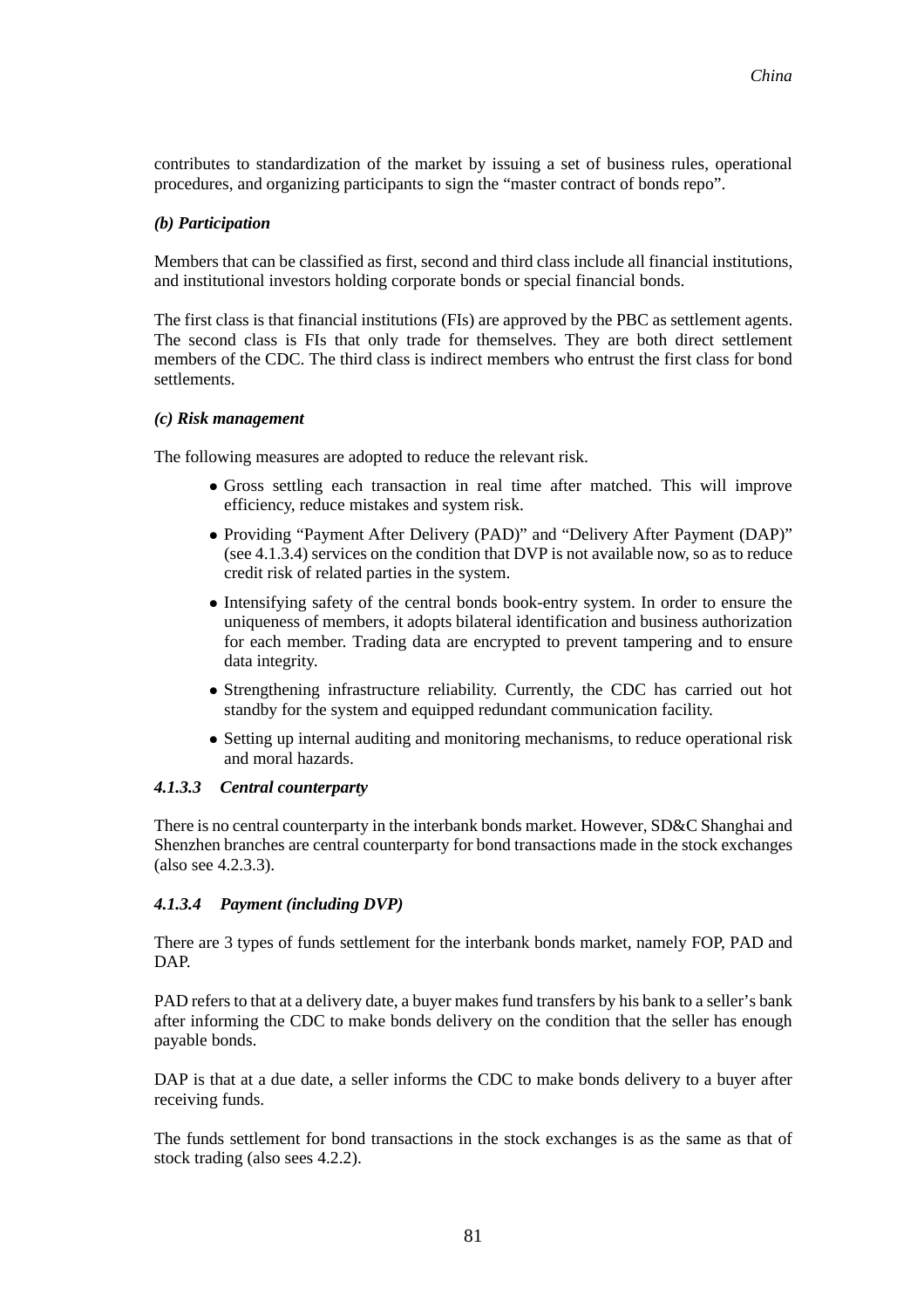It's expected that DVP will be realized after connecting the central bonds book-entry system with the CNAPS.

#### **4.2 Stock market**

#### *4.2.1 Trading*

#### *4.2.1.1 Market overview*

China started to issue stock in year 1987, which was traded over-the-counters in the first few years. Shanghai and Shenzhen stock exchanges began operation in December 1990, and then gradually formed a national stock market. By the end of year 2000, there were 1,088 companies listed (including A and B shares) in the stock exchanges with a total market value of CNY 4,809.1 billion (USD 581 billion), and market value of the public shares reached CNY 1,609.7 billion (USD 194.5 billion).

Stock listed in China include A and B shares (there are also H, N and S shares outside China). A shares are RMB ordinary stock, traded by the domestic investors (citizens in Hong Kong, Macao and Taiwan are not included). B shares are RMB special stock, which can be traded by both domestic residents and overseas investors using US dollars or Hong Kong dollars. Currently, only spot trading is allowed for the listed stock.

#### *4.2.1.2 Trading systems*

Stock is traded in Shanghai and Shenzhen stock exchanges. The centralized competitive pricing of stock trading follows the principle of price precedence and time precedence. Stock investors should, firstly open securities trading accounts with their local securities companies, and entrust them to buy/sell securities, in writing, by telephones, terminals or Internet. The securities companies transmit requests to the trading systems according to their customers' instructions. The stock exchanges monitor the trading and publish trading information in real time, and report abnormal transactions to the CSRC.

#### *(a) Governance*

Shanghai and Shenzhen stock exchanges are directly administered by the CSRC. Based on the *Securities Law*, the stock exchanges should set up computer systems to monitor the market in real time, and establish information disclosure mechanism, in order to monitor illegal trading and control market risks.

The stock exchanges define the rights and obligations of their members, which include internal supervision, risk management, standards and maintenance of the systems, and others related to securities trading and clearing. The approval and cancellation of membership should be reported to the CSRC for putting on record.

#### *(b) Participation*

Members of the stock exchanges are domestic and overseas securities companies. They act as the agent for investors. Some members can also trade for themselves.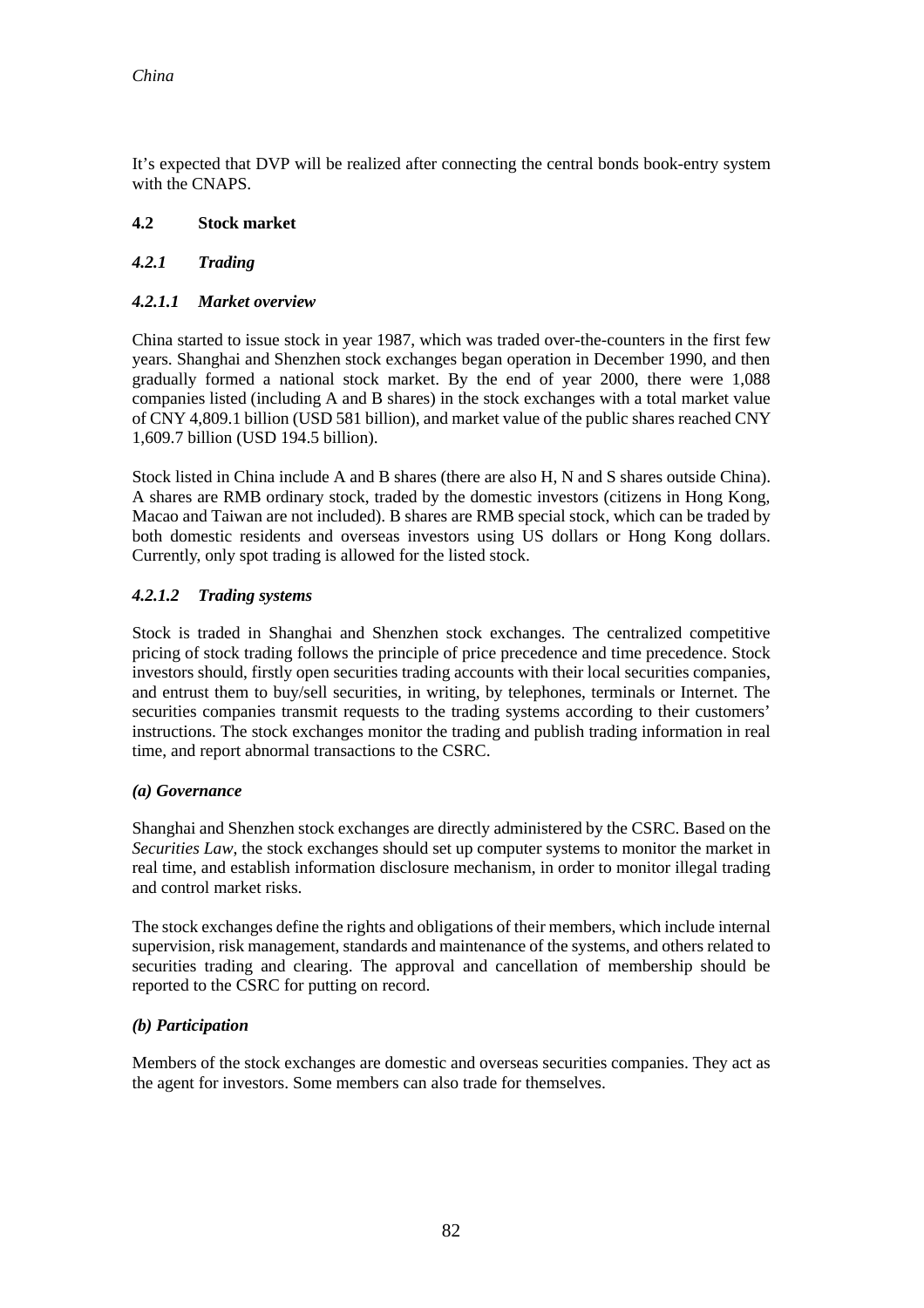#### *4.2.2 Pre-settlement*

#### *4.2.2.1 Trading confirmation*

Stock trading is automatically processed according to the principle of price precedence and time precedence. There is no need for domestic investors to confirm their trading. However, overseas investors need to confirm their B shares trading.

#### *4.2.2.2 Clearing house*

SD&C Shanghai and Shenzhen branches provide clearing services for the Shanghai and Shenzhen stock exchanges.

#### *(a) Governance*

According to the *Securities Law*, the establishment of securities registration and settlement companies must be approved by the CSRC. Their operating capital shall not be less than CNY 200 million (USD 24.2 million), and they must have required infrastructure to provide clearing services for the securities trading and other services approved by the CSRC. The articles of association and business rules of the stock exchanges must also be formulated by laws and be subject to approval by the CSRC.

#### *(b) Participation*

The domestic and overseas securities companies, after approval by the CSRC, may become a member of the SD&C, and may participate directly in the clearing. Other securities investors can do indirectly via SD&C members.

#### *(c) Risk management*

According to the *Securities Law*, the SD&C must have sufficient service facilities and data protection measures. It must formulate comprehensive business, financial and safety regulations and a sound risk management system, to ensure the reliable operation of the system. It should also set up settlement risk funds to cover losses caused by technical errors, operational mistakes and majeures.

Members of SD&C Shanghai and Shenzhen branches should hand over the securities settlement risk funds in a proportion of their trading value. In a case that a member is unable to make payment, the SD&C may use the funds to complete it.

Meanwhile, SD&C Shanghai and Shenzhen branches require their members to save customers deposit in the designated banks, and not to finance or lend securities to their customers. The members must also deposit a certain amount of reserves for securities trading in the designated banks. The securities companies that engage in securities business either for their customers or on their own accounts shall not misappropriate customers' money or mix their trading with their customers'.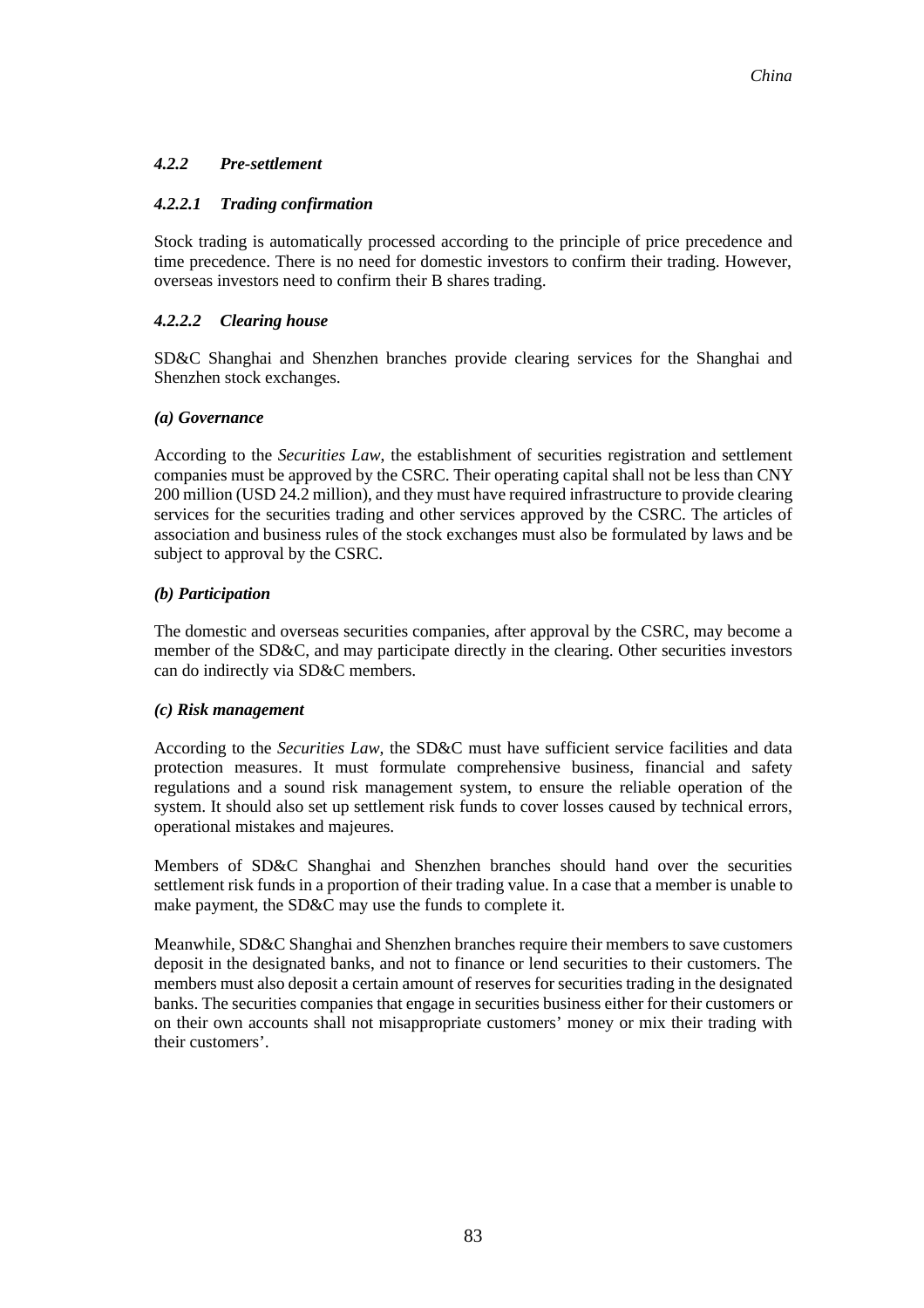#### *(d) Novation*

SD&C members' novation must be approved by the CSRC and other relevant departments.

#### *(e) Role of the central counterparty*

The SD&C is a non-profit legal entity. It's responsible for clearing and delivering the securities registered with and for distribution of stock dividend if entrusted by the issuers.

#### *4.2.2.3 STP ability*

Shanghai and Shenzhen stock exchanges can provide STP services for stock trading made by the domestic investors (including A and B shares), and not for the overseas investors.

#### *4.2.3 Settlement*

#### *4.2.3.1 Settlement cycle*

SD&C Shanghai and Shenzhen branches conduct stock settlement. Settlement cycles for A and B shares are T+1 and T+3 days, respectively.

#### *4.2.3.2 CSDs*

Stock listed in China is kept centrally in the custody of SD&C Shanghai and Shenzhen branches. Before trading, the shareholder shall register his stock in the SD&C.

#### *4.2.3.3 Central counterparty*

SD&C Shanghai and Shenzhen branches are central counterparties of stock trading. After closing of each business day, SD&C Shanghai and Shenzhen branches work out the net amount of all members. The delivery of A and B shares takes place on the T+1 and T+3 day, respectively.

#### *4.2.3.4 Payment (including DVP)*

Funds settlement of stock trading is completed in a two-level model. The first level is that between SD&C Shanghai and Shenzhen branches and their members, the second level between securities companies and their customers.

As for A shares, SD&C Shanghai and Shenzhen branches work out the net receivable and payable for all members on T day after the trading, and inform the payable member to prepare sufficient funds. On T+1 day, settlement banks credit or debit all settlement members, based on the T day funds settlement report; and securities companies debit or credit the trading deposit accounts of their investors according to the settlement report.

As regard to B shares, on T+1 day, SD&C Shanghai and Shenzhen branches work out the net receivable and payable for all members and inform them to confirm. On T+3 day, settlement banks debit or credit member's accounts according to the settlement report or the trading confirmation by investors. Funds settlement for the domestic and overseas investors is different. For the domestic investors, the securities companies debit or credit their trading deposit accounts according to the settlement report; for the overseas investors, the bank will be the agent of the securities companies to settle their trading.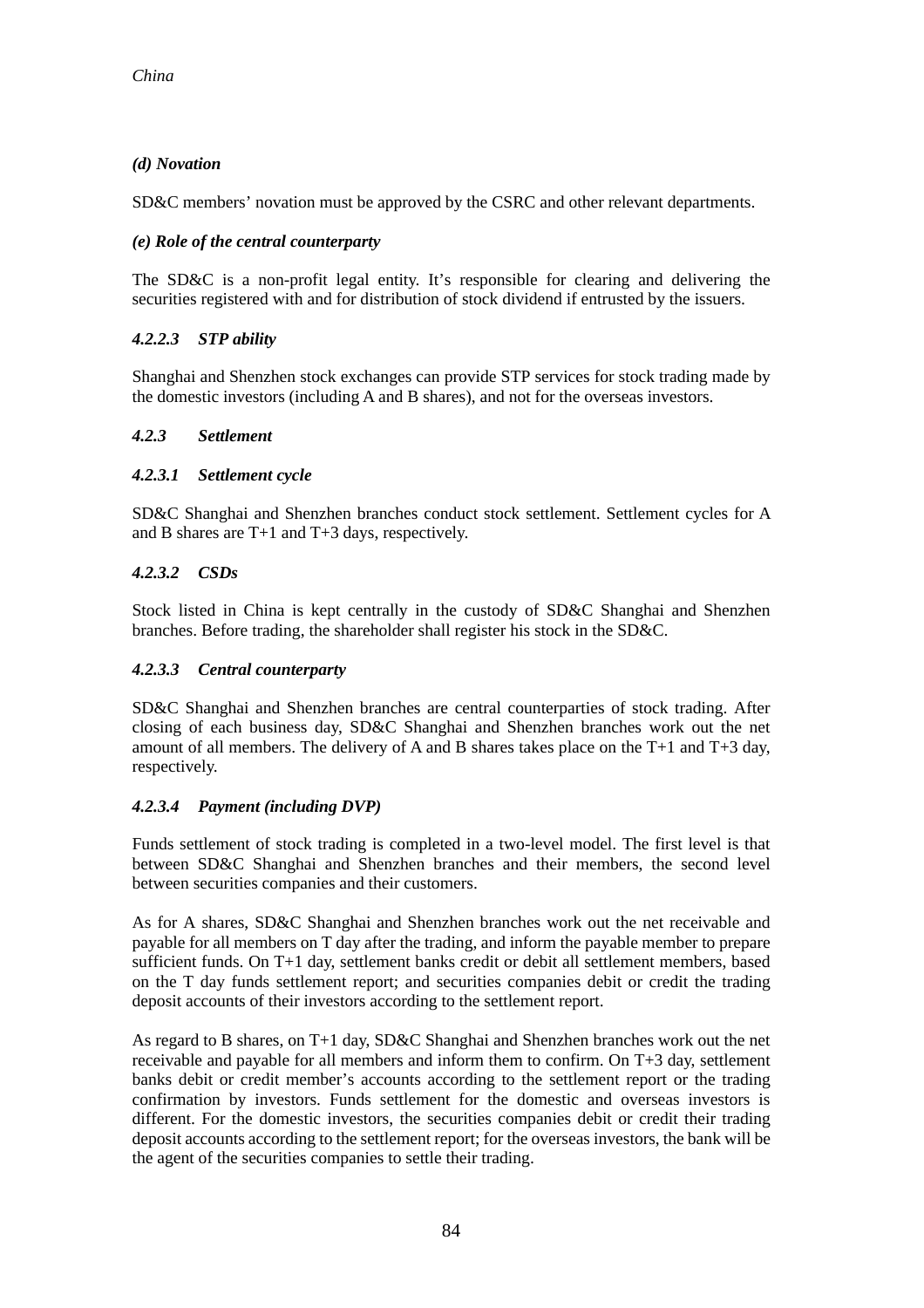#### **4.3 Major projects and policies being implemented**

#### *4.3.1 Over-the-counter bonds trading by banks*

Over-the-counter bonds trading by banks refers to government bonds, financial bonds and other bonds approved by the PBC, in the form of book entry, are issued to the public, enterprises and other institutions, and listed by banks for OTC trading.

#### *4.3.1.1 Trading*

The bonds issued to investors by underwriting banks are kept in the custody of the CDC, and quoted for trading. The underwriting banks sell new bonds over their counters, and quote bilateral prices of the bonds every business day.

The underwriting banks will set up accounting management systems for OTC bonds trading, which centralize OTC bonds trading data in their head offices, and transmit the data to the CDC using private communication lines.

The CDC will establish a data processing center for OTC bonds trading, and an inquiry system accessible to the public and institutional investors. The data held by the underwriting banks will be transmitted to the inquiry system in time to be accessed by the investor. Thus, the public investors could inquire their investment status through the underwriting banks or through the inquiry system.

#### *4.3.1.2 Settlement*

There are two levels of bonds settlement for OTC bonds trading. At the end of each business day, the underwriting banks' head offices will collect all trading data, and transmit them to OTC central processing center in the CDC. After sorting the data, the central processing center works out the net trading value of the underwriting banks. According to volume and net value of bonds trading, the underwriting bank will send settlement instructions to the central bonds book-entry system after confirmation. The central bonds book-entry system will automatically initiate bonds delivery between correspondent accounts and self-support accounts of the underwriting banks. OTC bonds trading of the investors is settled by the underwriting bank in a real time.

#### **5. Role of the central bank**

#### **5.1 Provision of settlement accounts**

The PBC is responsible for managing required reserve accounts opened by financial institutions, and for supervising the opening and purpose of bank accounts.

Financial institutions may apply to open required reserve accounts with the PBC. This account can be used for settlement of interbank and intrabank funds transfer. The PBC also manages the opening and purpose of settlement accounts opened with banks. Based on the *Provisions on Bank Accounts Management* issued in 1994, commercial banks must apply to a PBC branch or notify the PBC when they open and cancel customers' accounts. After approval from the PBC, non-individual customers may open four kinds of savings accounts with commercial banks: basic, general, temporary and specific savings accounts. However, these customers are only able to choose one bank to open their basic saving account with.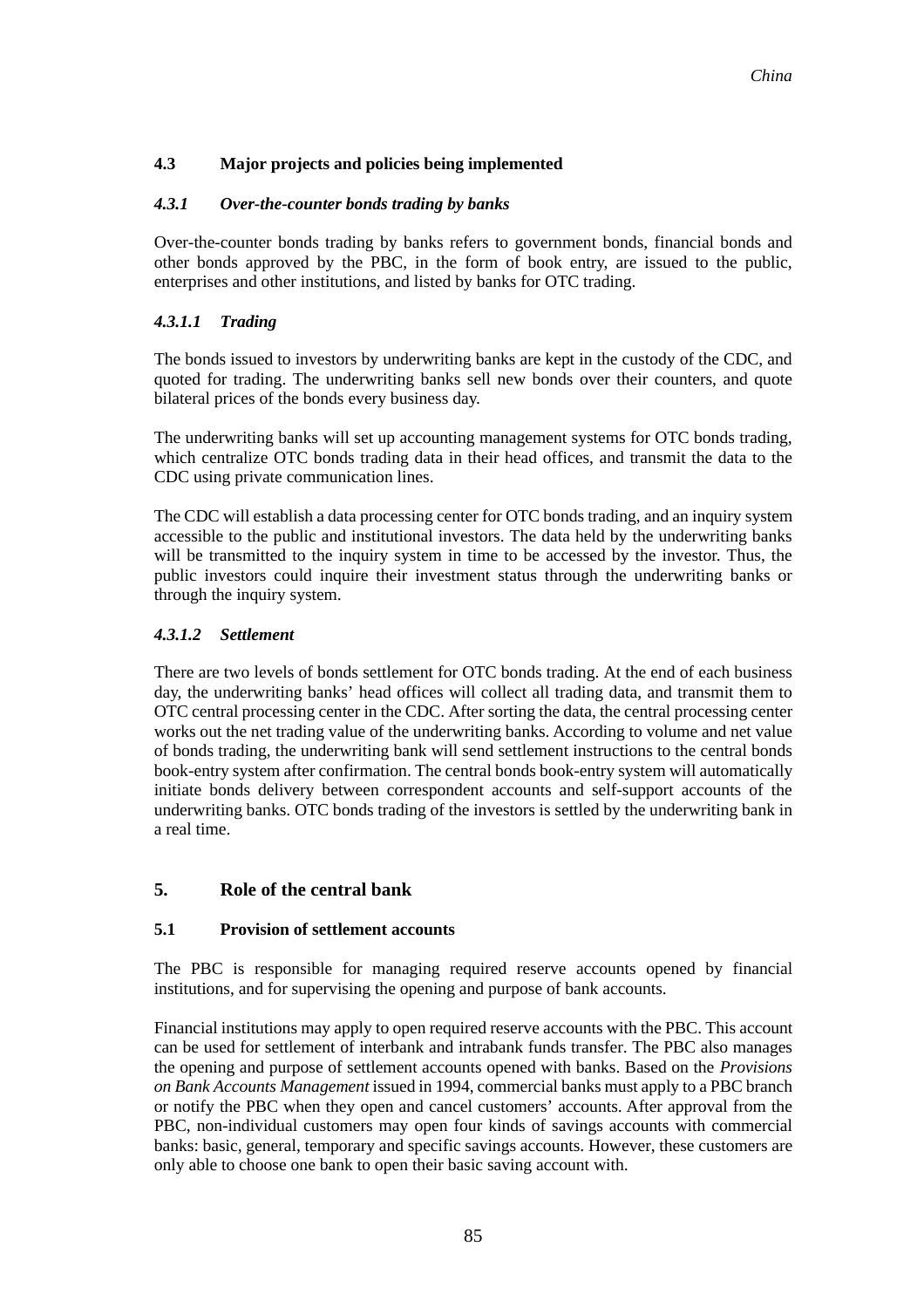#### **5.2 Operation of payment systems**

According to the *Law of the People's Republic of China on the People's Bank of China,* the PBC must maintain the sound operation of payment, clearing and settlement systems. The PBC, by the LCHs, NIS, EIS and CNAPS, has provided, or will provide, payment services to institutions that open settlement accounts with it.

The CNAPS, which will be operational soon, will have higher processing capability and reliability. By means of well-defined assistance programs, supporting teams, necessary hardware and communication facility, the PBC will aim to enhance its disaster recovery capability for the CNAPS.

#### **5.3 Operation of securities settlement systems**

As a leader and manager of the interbank bonds market, the PBC supervises and guides trading behavior of market intermediaries and participants by approval of market access, formulation of regulations, and supervision.

The PBC conducts open market operations with the primary dealers in the interbank bonds market, to achieve monetary policy goals. In the near future, the PBC will provide daylight automatic repos for CNAPS direct participants by the central bonds book-entry system. This will play a very important role in adjusting liquidity of CNAPS direct participants, improving efficiency of the system, reducing risk and flourishing markets.

#### **5.4 Supervision**

According to the law, the PBC has the rights to supervise, manage and provide guidelines to financial institutions doing banking business, and may monitor payment services provided by financial institutions by on-site auditing and analysis of their regular reports. Regulations require banks to report regularly to the PBC transaction information on high value payments, including statistical data on intrabank high value funds transfer and their flow. The PBC has also recently taken measures to monitor high value transactions and possibly abnormal payment activities, in cooperation with other government department to fight moneylaundering activities.

#### **5.5 Other roles**

In addition to providing payment and settlement services to financial institutions, the PBC has the sole right to issue the RMB and to regulate RMB circulation. The PBC also runs its own banknote printing and coin minting plants. As a bank of the government, the PBC is responsible for managing the Treasury.

The PBC closely cooperates with other entities in China's financial sector, coordinating on organizational and technical issues concerning payments system. The PBC also plays a very important role in China financial science and technology committee and China financial standardization committee. It also actively participates in formulating pricing policy and in managing the current payment systems.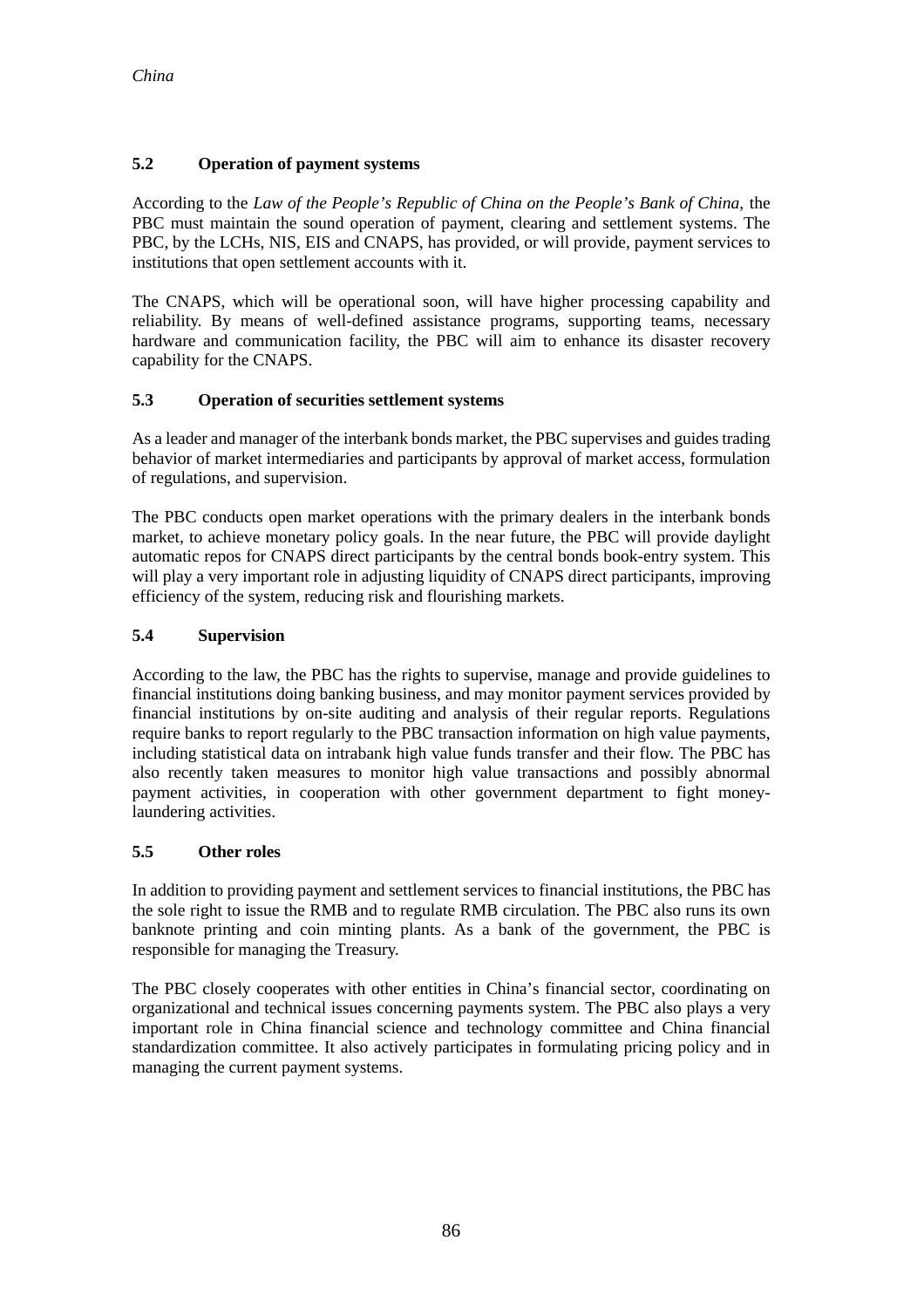*China*

## **STATISTICAL TABLES**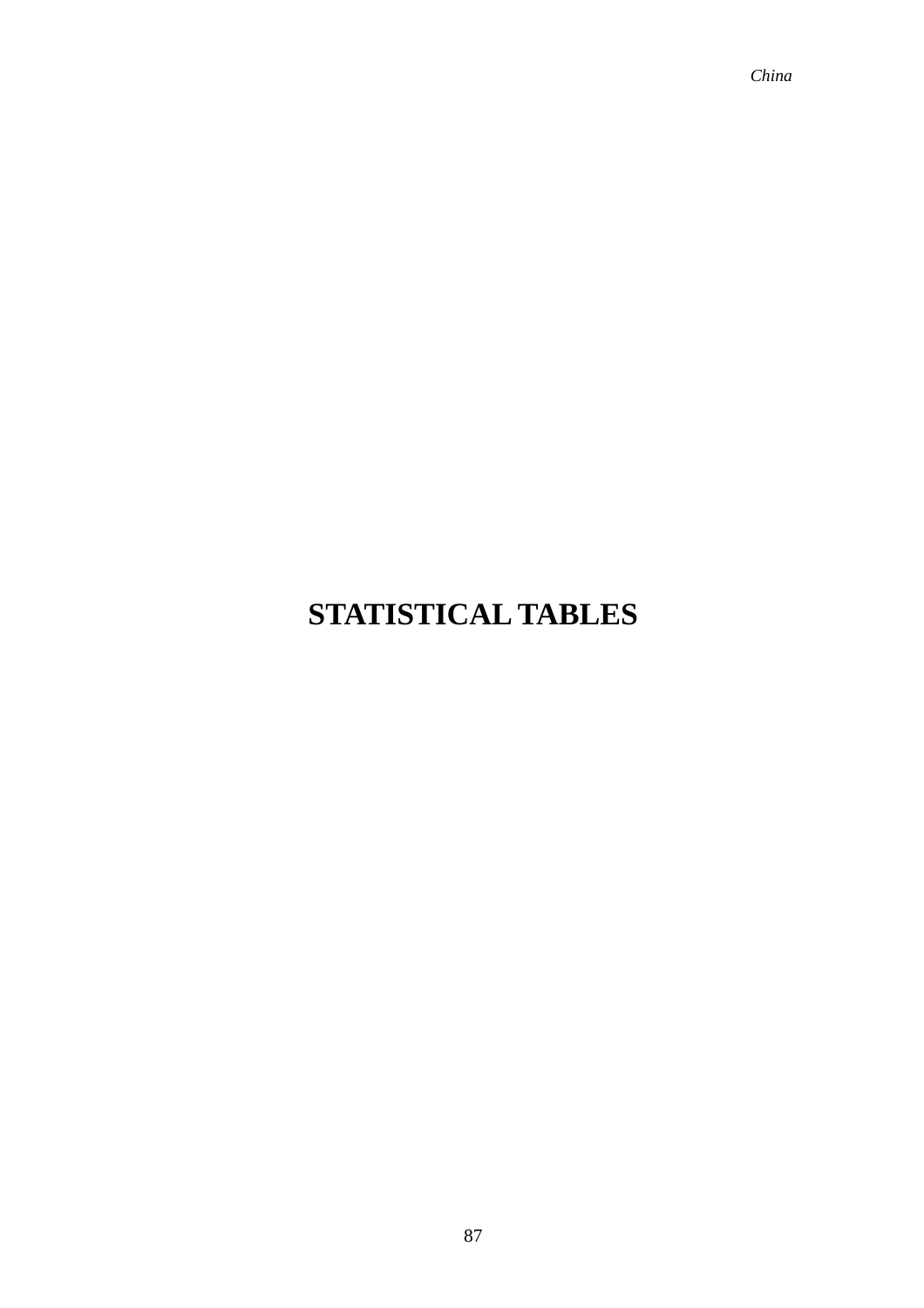### **China**

#### **Table 1 Basic statistical data**

|                              | 1996    | 1997    | 1998    | 1999    | 2000    |
|------------------------------|---------|---------|---------|---------|---------|
|                              |         |         |         |         |         |
| Population (millions)        | 1.224   | 1.236   | 1.248   | 1.259   | 1.295   |
| GDP (CNY billions)           | 6.788.5 | 7.446.3 | 7.834.5 | 8.191.1 | 8.940.4 |
| GDP per capita               | 5.554.2 | 6.024.5 | 6.277.6 | 6.506.0 | 6,903.8 |
| Exchange rate vis-à-vis USD: |         |         |         |         |         |
| year end                     | 8.2982  | 8.2798  | 8.2787  | 8.2793  | 8.2781  |
| average                      | 8.3142  | 8.2898  | 8.2791  | 8.2783  | 8.2772  |
|                              |         |         |         |         |         |

#### **Table 2**

#### **Settlement media used by non-banks** *(end of year )*

|                                      | 1996    | 1997    | 1998     | 1999     | CNY billions<br>2000 |
|--------------------------------------|---------|---------|----------|----------|----------------------|
| Bank notes and coins                 | 880.2   | 1.017.8 | 1.120.4  | 1.345.6  | 1.465.3              |
| Transferable deposits                | 1.971.3 | 2.464.9 | 2.774.9  | 3.238.2  | 3.849.5              |
| Narrow money deposits (M1)           | 2.851.5 | 3.482.6 | 3.895.4  | 4.583.7  | 5.314.7              |
| Memorandum items:                    |         |         |          |          |                      |
| Broad money supply (M2)              | 7.609.5 | 9.099.5 | 10.449.9 | 11.989.8 | 13.461.0             |
| Outstanding value on e-money schemes | nav.    | nav.    | nav.     | nav.     | nav.                 |

#### **Table 3**

#### **Settlement media used by banks 1)** *(end of year)*

|                                                               | 1996    | 1997    | 1998    | 1999    | <b>CNY billions</b><br>2000 |
|---------------------------------------------------------------|---------|---------|---------|---------|-----------------------------|
| Transferable balances held at central bank                    | 1.306.3 | 1.547.1 | 1.414.6 | 1.430.5 | 1.601.9                     |
| of which $2$ :<br>required reserves                           | 654.6   | 914.3   | 1.414.6 | 1.430.5 | 1,601.9                     |
| free reserves                                                 | 651.7   | 632.8   | nap.    | nap.    | nap.                        |
| Transferable deposits held at other banks<br>Memorandum item: | 1.901.0 | 2.133.9 | 784.8   | 745.2   | 847.7                       |
| Institutions' borrowing from central bank                     | 1.421.0 | 1.400.3 | 1.203.3 | 805.3   | 893.9                       |

 development bank. <sup>1)</sup> Statistical range is limited to deposit-taking institutions, including state-owned commercial banks, other commercial banks, city commercial banks, rural credit cooperatives, urban credit cooperatives, financial companies and China agriculture

 $2)$  Figures have been not divided between required and free reserves since year 1998.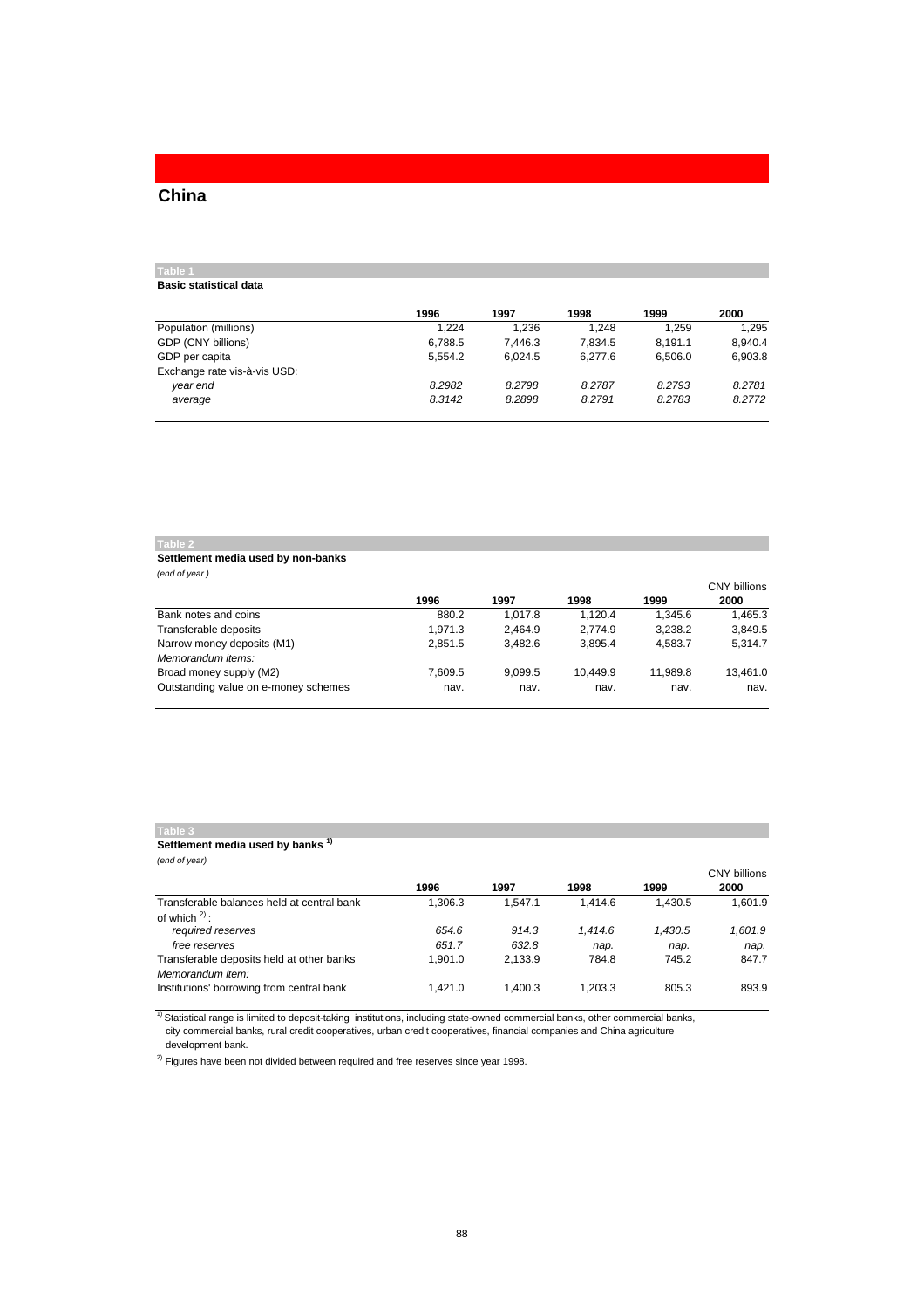#### **Table 4**

#### **Institutional framework**

*(end of 2000)*

|                           |                           |                       | Number of              |                                     |
|---------------------------|---------------------------|-----------------------|------------------------|-------------------------------------|
| <b>Categories</b>         | Number of<br>institutions | Number of<br>branches | accounts<br>(millions) | Value of accounts<br>(CNY billions) |
| Central bank              |                           | 2.190                 | nav.                   | nav.                                |
| Commercial banks          | 117                       | nav.                  | nav.                   | nav.                                |
| Credit cooperatives       | 37,624                    | 49.108                | nav.                   | nav.                                |
| Postal institution        |                           | 2.495                 | nav.                   | nav.                                |
| Total                     | 37,743                    | nav.                  | nav.                   | nav.                                |
| of which:                 |                           |                       |                        |                                     |
| virtual institutions      | nav.                      | nav.                  | nav.                   | nav.                                |
| Branches of foreign banks | 158                       | 6                     | nav.                   | nav.                                |

**Table 5**

**Payment instructions handled by selected interbank settlement systems: volume of transactions**

|                      |           |       |       |       | millions |
|----------------------|-----------|-------|-------|-------|----------|
|                      | 1996      | 1997  | 1998  | 1999  | 2000     |
| $LCHS$ <sup>1)</sup> | 490.0     | 505.9 | 513.5 | 495.0 | 517.2    |
| <b>NIS</b>           | $5.5^{2}$ | 5.4   | 4.5   | 4.6   | 4.7      |
| <b>EIS</b>           | 6.2       | 10.7  | 17.6  | 24.2  | 31.6     |
| <b>Total</b>         | 501.8     | 521.8 | 535.7 | 523.8 | 553.5    |

<sup>1)</sup> Figures are estimated by sample survey.

 $^{2)}$  It is estimated.

#### **Table 6**

**Payment instructions handled by selected interbank settlement systems: value of transactions**

|                   |                |           |           |           | CNY billions |  |
|-------------------|----------------|-----------|-----------|-----------|--------------|--|
|                   | 1996           | 1997      | 1998      | 1999      | 2000         |  |
| LCHs <sup>1</sup> | 95.239.7       | 96,069.9  | 96.613.4  | 93.288.4  | 95.741.2     |  |
| <b>NIS</b>        | $22.462.2^{2}$ | 21,254.4  | 22.416.1  | 18.220.4  | 17,828.9     |  |
| <b>EIS</b>        | 10.079.6       | 17.801.3  | 20.396.3  | 17.258.4  | 23.544.8     |  |
| <b>Total</b>      | 127.781.5      | 135.125.6 | 139.425.8 | 128.767.2 | 137.114.9    |  |

 $1)$  Figures are estimated by sample survey.

<sup>2)</sup> It is estimated.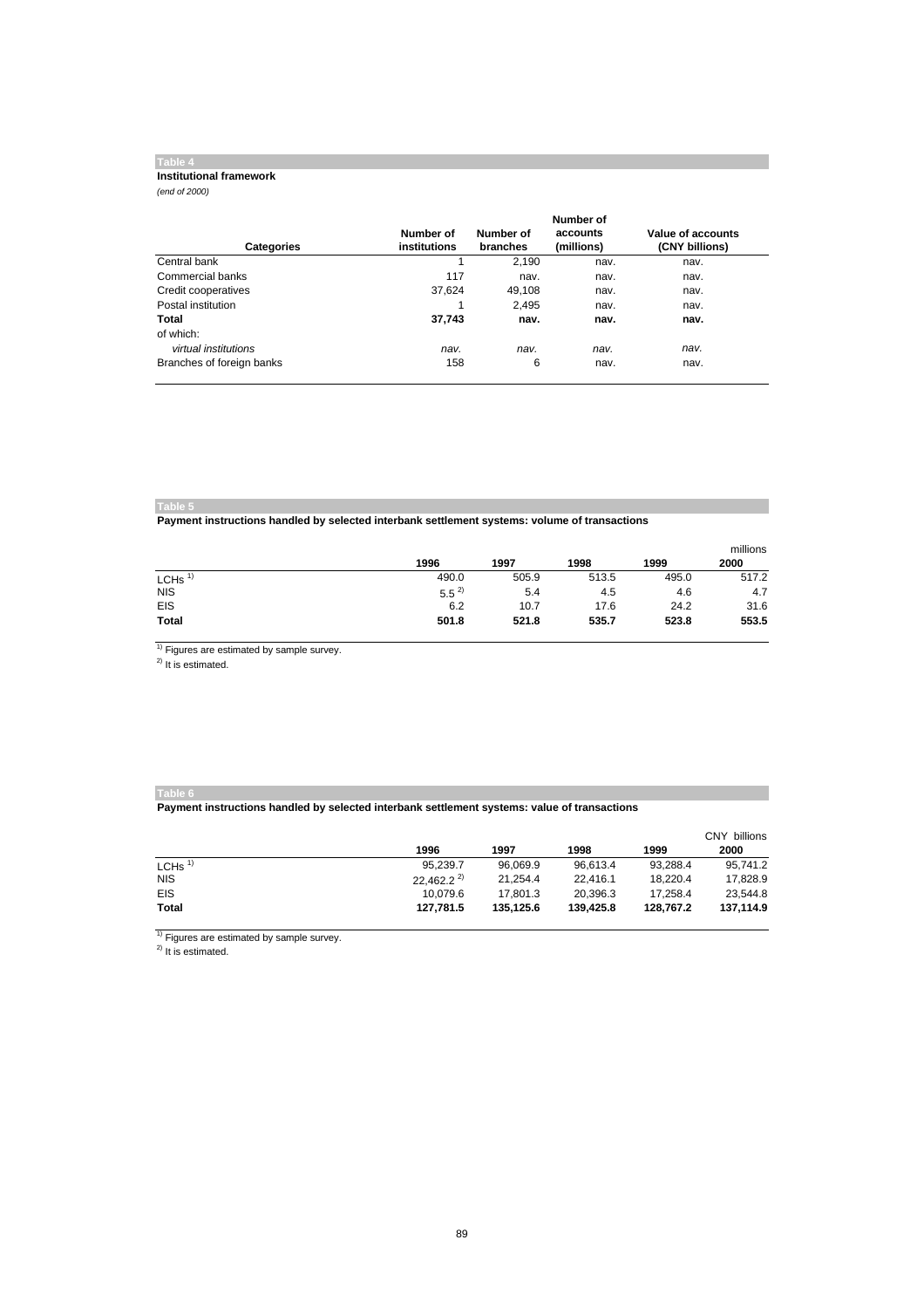#### **Table 7**

#### **Indicators of use of various cashless payment instruments: volume of transactions 1)**

| <b>Instruments</b>      | 1996  | 1997  | 1998  | 1999  | millions<br>2000 |
|-------------------------|-------|-------|-------|-------|------------------|
| Cheques                 | 441.5 | 459.8 | 458.6 | 440   | 454.1            |
| Payments by debit card  | 84.7  | 88.7  | 111.7 | 291.3 | 637.6            |
| Payments by credit card | 21.5  | 28.3  | 34.4  | 37.8  | 47.6             |
| Credit transfers        | 90.8  | 122.4 | 125.5 | 176.5 | 240.1            |
| Direct debits           | 2.1   | 4.9   | 8.7   | 14.0  | 19.4             |
| Total                   | 640.6 | 704.1 | 738.9 | 959.6 | 1,398.8          |

<sup>1)</sup> Figures are estimated.

## **Table 8 Indicators of use of various cashless payment instruments: value of transactions 1)**

|                         |          |          |           |          | <b>CNY billions</b> |
|-------------------------|----------|----------|-----------|----------|---------------------|
| <b>Instruments</b>      | 1996     | 1997     | 1998      | 1999     | 2000                |
| Cheques                 | 50.924.7 | 52.012.2 | 52.432.1  | 47.735.7 | 51.958.7            |
| Payments by debit card  | 432.6    | 609.8    | 519.2     | 676.4    | 952.0               |
| Payments by credit card | 146.6    | 209.5    | 208.7     | 193.1    | 267.0               |
| Credit transfers        | 43.001.3 | 44.522.2 | 49.127.9  | 41.154.2 | 57,000.8            |
| Direct debits           | 26.1     | 49.1     | 97.9      | 177.3    | 280.5               |
| Total                   | 94.531.3 | 97.402.8 | 102.385.8 | 89.936.7 | 110.459.0           |

<sup>1)</sup> Figures are estimated.

#### **Table 9**

#### **Transfer instructions handled by securities settlement systems: volume of transactions**

|                                    |           |           |           |           | millions  |  |
|------------------------------------|-----------|-----------|-----------|-----------|-----------|--|
|                                    | 1996      | 1997      | 1998      | 1999      | 2000      |  |
| Government bonds settlement system | 1.743.0   | 1.617.3   | 2.031.6   | 1.707.2   | 1.979.8   |  |
| of which:                          |           |           |           |           |           |  |
| Interbank bonds market             | nap.      | nav.      | 0.002     | 0.007     | 0.03      |  |
| Stock market                       | 1.743.0   | 1.617.3   | 2.031.6   | 1.707.2   | 1.979.8   |  |
| Equities settlement system         | 253.314.4 | 256,001.9 | 215.410.6 | 293.238.9 | 475,840.0 |  |

#### **Table 10**

#### **Transfer instructions handled by securities settlement systems: value of transactions**

|                                                    | 1996    | 1997    | 1998    | 1999    | <b>CNY billions</b><br>2000 |
|----------------------------------------------------|---------|---------|---------|---------|-----------------------------|
| Government bonds settlement system 1)<br>of which: | 1.804   | 1.578   | 2.440   | 2.931   | 4.040                       |
| Interbank bonds market                             | nap.    | 40      | 280     | 1.112   | 2.151                       |
| Stock market                                       | 1.804   | 1.538   | 2.160   | 1.819   | 1.889                       |
| Equities settlement system                         | 2.133.2 | 3.072.2 | 2.355.4 | 3.131.9 | 6,082.7                     |

<sup>1)</sup> Figures are estimated.